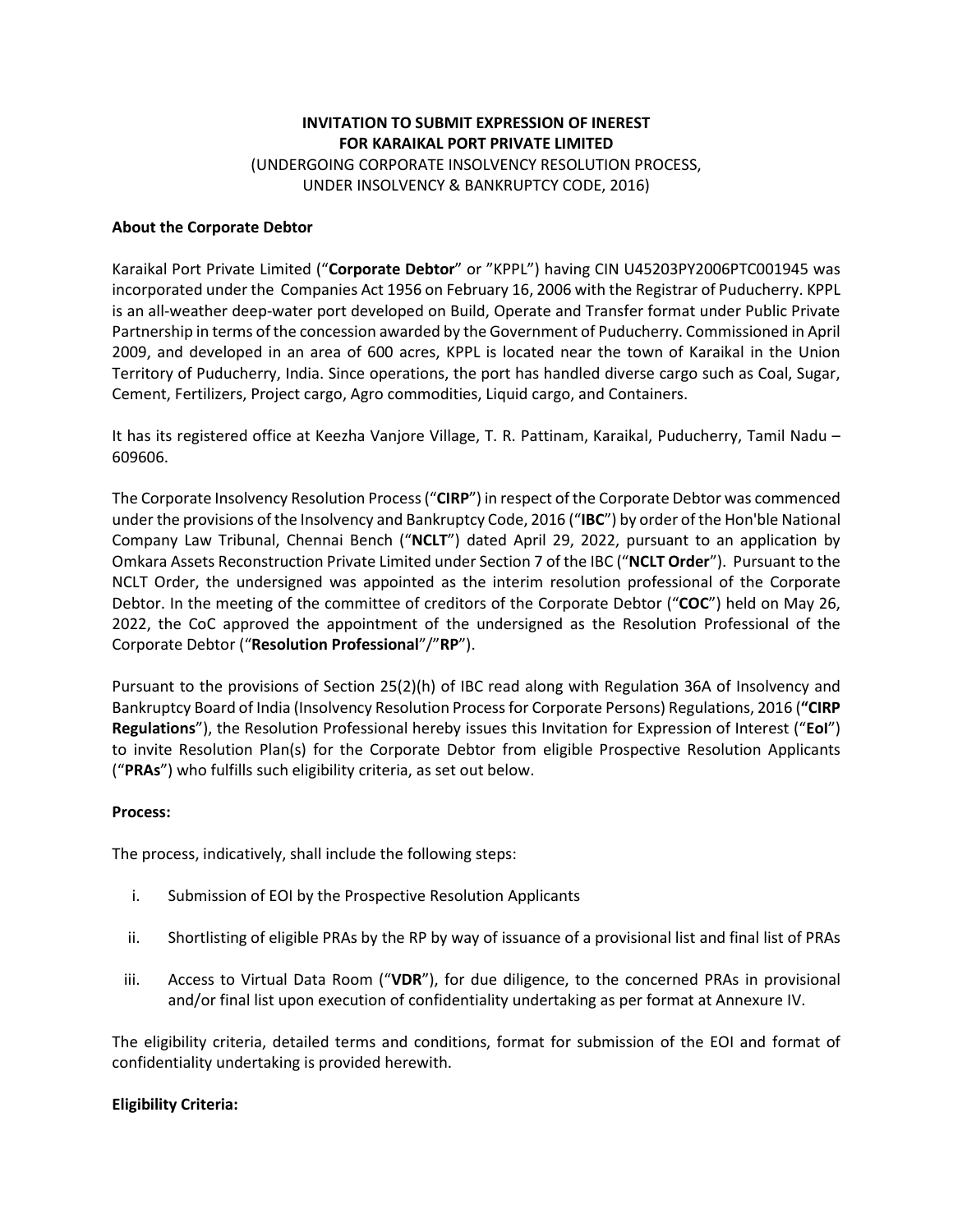Eligibility criteria for the Prospective Resolution Applicants to submit resolution plans as approved by the CoC in terms of Section 25 (2)(h) of the IBC are mentioned below; the Eligibility Criteria would need to be certified by a practicing Company Secretary and in the case of Net Worth and AUM should be supported by audited financial statements:

#### **For Body Corporates/Individuals:**

Minimum Net Worth of INR 500 Crores at individual level in case of individuals and at the Body Corporate's level, in the immediately preceding financial year for which audited financials are available, but which cannot be earlier than the financial year ending March 31, 2021.

# **For Financial Institutions/PE Funds/Asset Reconstruction Companies/NBFCs/Other Financial Investors/AIF:**

1. Assets Under Management (AUM) of at least INR 2000 Crores as on March 31, 2022

OR

2. Committed funds available for investment/deployment in Indian companies or Indian assets of at least INR 300 crores as on March 31, 2022.

#### **For Consortium Bidders:**

PRA may be a "Consortium". "Consortium" shall mean any person acting together with another person as a consortium/ joint bidder or joint venture (whether incorporated or not) for the purpose of submission of the EOI and resolution plan for the Corporate Debtor.

- 1. Lead member must hold at least 26% equity in the Consortium and other members must hold not less than 10%.
- 2. In case the consortium is of body corporates and/or individuals, minimum weighted average net worth of INR 500 Crores at the consortium level. The consortium's minimum weighted average net worth will be calculated for the relevant members at individual level in case of individuals and at the Body Corporate's level in case of Body Corporates in the immediately preceding financial year for which audited financials are available, but which cannot be earlier than the financial year ending March 31, 2021.
- 3. In case the consortium is of Financial institutions/PE Funds/NBFCs/Asset Reconstruction Companies /AIF or any other financial investor, the minimum weighted average AUM of at least INR 1000 Crores as on March 31, 2022; or weighted average committed funds available for investment/deployment in Indian companies or Indian assets of at least INR 300 crores as on March 31, 2022; in each case at the consortium level.
- 4. In case the consortium is a combination of body corporates/individuals and FIs/PE/NBFCs, either:
	- a. The lead member of the consortium satisfies the eligibility criteria as mentioned above for body corporates/individuals or FIs/PE/NBFCs as applicable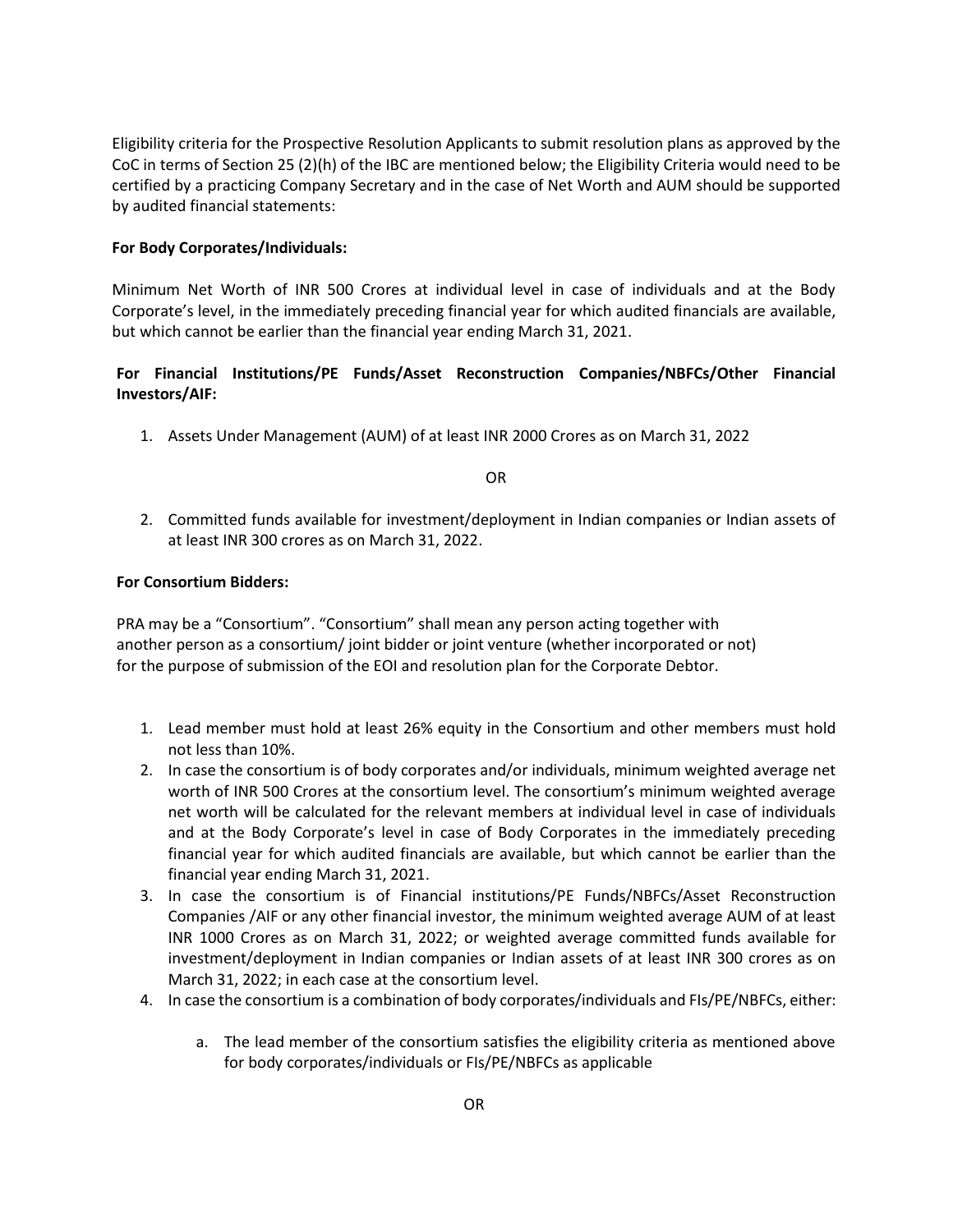b. Each of the individual members satisfies the eligibility criteria mentioned for body corporates/individuals or FI/PE/NBFCs as applicable; in each case on a weighted average basis.

Weighted Average: [(% holding of member 1 x AUM/Net worth/Committed funds of member 1) + (% holding of member 2 x AUM/Net worth/Committed funds of member 2) + … member n]

**Net Worth** shall be computed as aggregate value of paid-up share capital and all reserves created out of the profits and securities premium account, after deducting the aggregate value of the accumulated losses, deferred expenditure and miscellaneous expenditure not written off, and does not include capital reserves including reserves created out of revaluation of assets, write back of depreciation and amalgamation.

#### **Where the EOI is being submitted by a Consortium, please note the following:**

- i. The EOI, along with all undertakings submitted pursuant to this Invitation to EOI shall be signed by each member of the Consortium;
- ii. A person cannot be part of more than 1 (one) Consortium submitting the EOI for the Corporate Debtor. Further, a person shall submit only 1 (one) EOI, either individually as a PRA or as a constituent of a Consortium;
- iii. The Consortium shall submit the copy of consortium agreement/memorandum of understanding, if any, entered-into between the Consortium members, setting out the respective obligations of the Consortium members;
- iv. The Consortium would be required to have a lead consortium member identified upfront which shall be the entity with the single largest equity participation in the Consortium and should have the authority to bind, represent and take decisions on behalf of the Consortium. In case more than one member have the largest participation in the Consortium, a lead member would be identified from amongst them at the time of submission of EOI by the Consortium. Such lead member shall be the single point of contact on behalf of the Consortium with the Resolution Professional and the CoC, their representative and advisors in connection with all matters pertaining to the Consortium;
- v. All the members of the Consortium shall be jointly and severally responsible for compliance with the terms of the invitation for submission of EOI, the request for resolution plan and the resolution plan submitted by the Consortium;
- vi. If any 1 (one) member of the Consortium is disqualified under Section 29A of the IBC, then the entire Consortium; i.e., all the members of such Consortium shall stand disqualified;
- vii. The EOI must contain the details of the members of the Consortium; following details may be provided: (i) Name of the member (ii) Type of entity (iii) % of share in the Consortium/joint Venture (iv) Nominated as Lead (Y/N);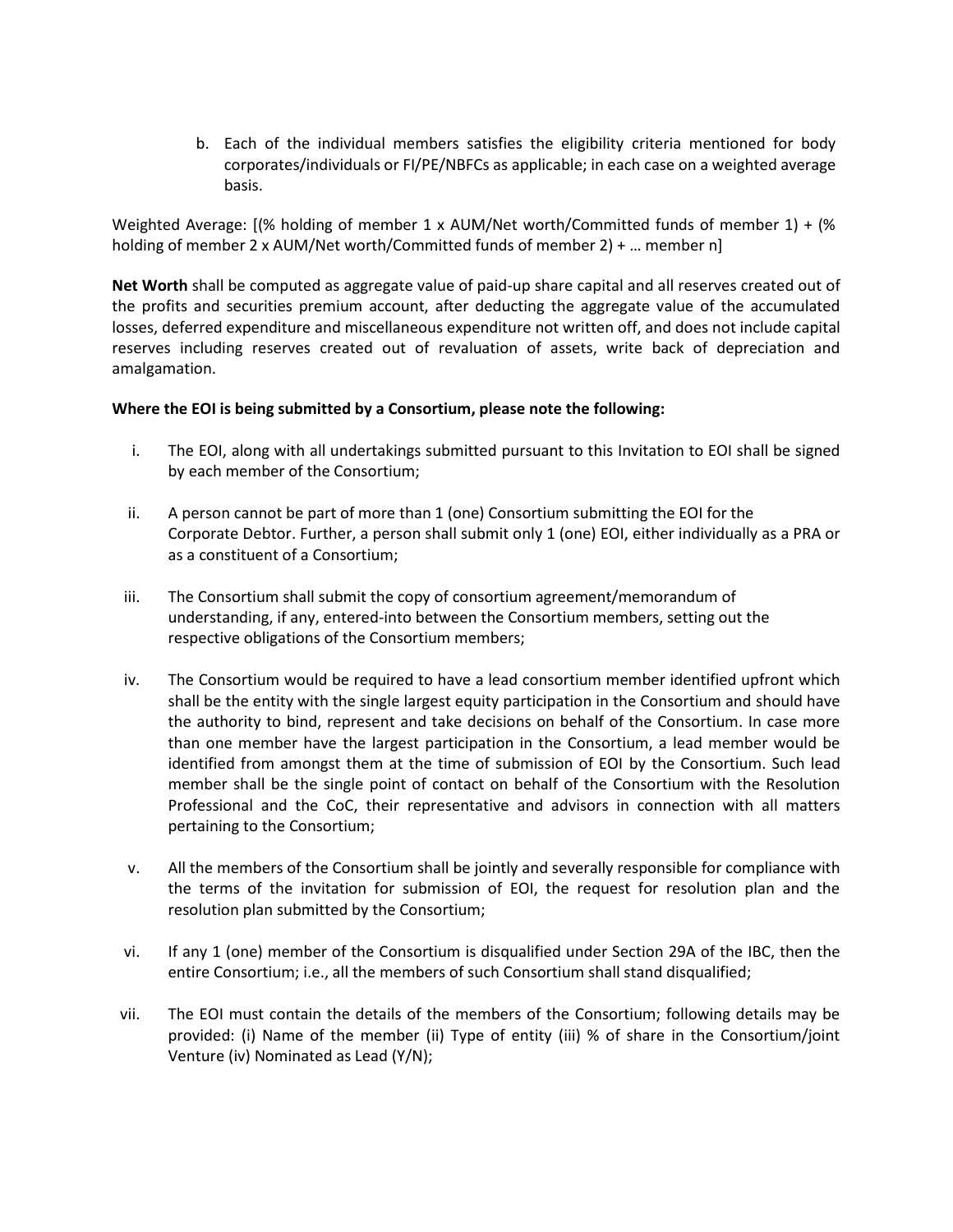- viii. No change in the composition of the Consortium shall be permitted after submission of the EOI, except with the prior approval of the CoC;
- ix. At least one of the members must hold 26% of total equity participation in the consortium who shall subject to point (iv) above, be designated as the lead member. Further, all other members would need to have a minimum stake of 10% each; and
- x. Incorporation of an Indian limited company shall be mandatory to enter into definitive agreements post submission and approval of resolution plan, in such manner as may be determined by the CoC.

#### **Disqualification under Section 29A of the IBC**

The PRAs must be fit and proper persons, should not suffer any legal disability to submit the EOI and the resolution plan, under applicable laws. The PRAs must not be ineligible under Section 29A of the IBC (as amended from time to time).

In case of a Consortium submitting the EOI, each member of the Consortium shall be required to demonstrate that they are not ineligible under Section 29A of IBC. If any 1(one) member of the Consortium is disqualified under Section 29A of the IBC, then the entire Consortium i.e., all the members of such Consortium shall stand disqualified.

Following are the ineligibility norms as per Section 29A of the IBC, as applicable on the date of issuance of invitation to submit expression of interest for the Corporate Debtor:

A person shall not be eligible to submit a resolution plan, if such person, or any other person acting jointly or in concert with such person —

- a. Is an undischarged insolvent
- b. Is a wilful defaulter in accordance with the guidelines of the Reserve Bank of India issued under the Banking Regulation Act, 1949
- c. At the time of submission of the resolution plan has an account, or an account of a corporate debtor under the management or control of such person or of whom such person is a promoter, classified as non-performing asset in accordance with the guidelines of the Reserve Bank of India issued under the Banking Regulation Act, 1949 or the guidelines of a financial sector regulator issued under any other law for the time being in force and at least a period of one year has lapsed from the date of such classification till the date of commencement of the corporate insolvency resolution process of the Corporate Debtor;

Provided that the person shall be eligible to submit a resolution plan if such person makes payment of all overdue amounts with interest thereon and charges relating to non-performing asset accounts before submission of resolution plan: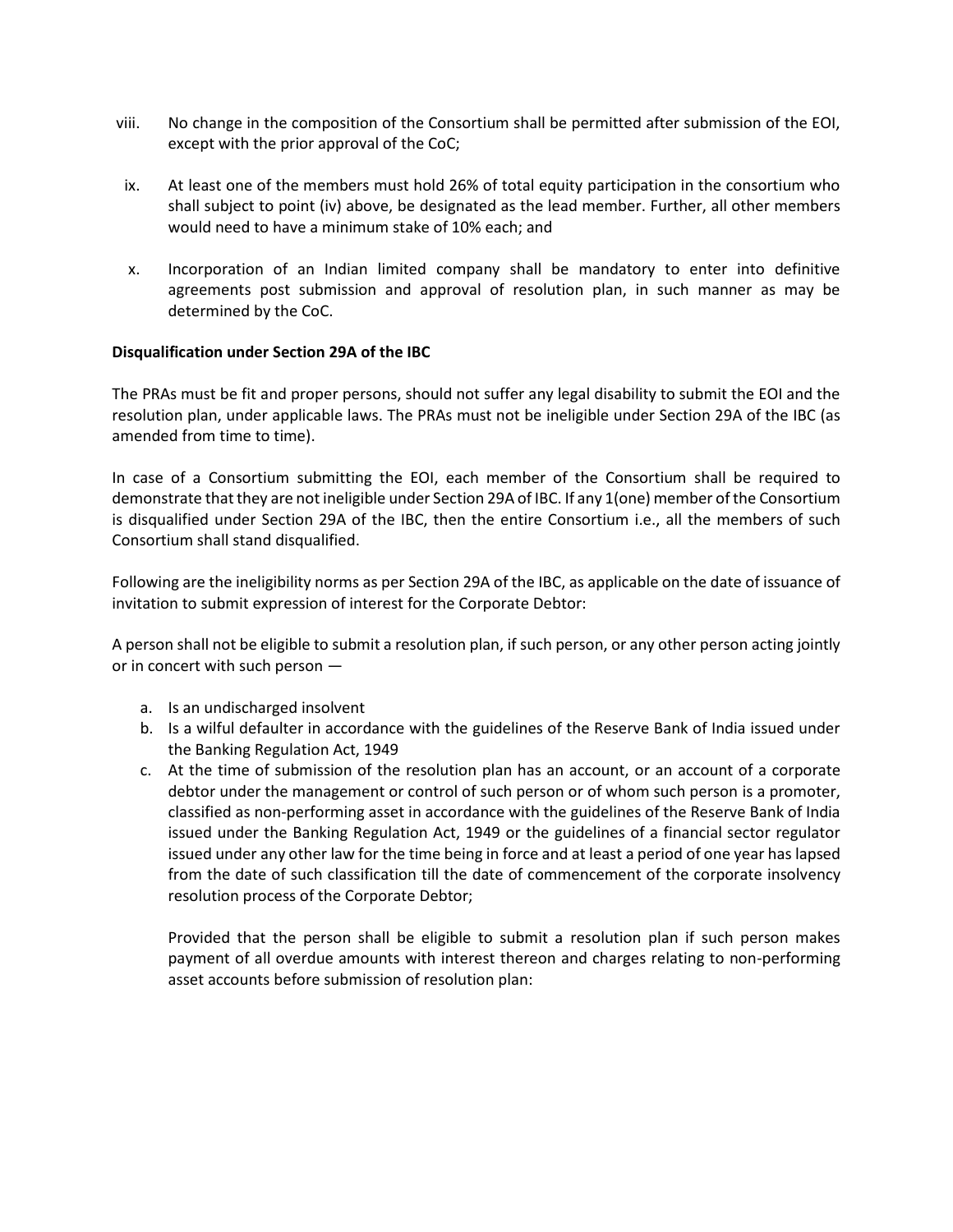Provided further that the ineligibility under para (c) herein, shall not apply to a resolution applicant where such applicant is a financial entity and is not a related party to the Corporate Debtor<sup>1</sup>.

- d. Has been convicted for any offence punishable with imprisonment
	- (i) For two years or more under any Act specified under the Twelfth Schedule of the IBC
	- (ii) For seven years or more under any law for the time being in force:

Provided that the aforementioned point (d) shall not apply to a person after the expiry of a period of two years from the date of his release from imprisonment:

Provided further that aforementioned point (d) shall not apply in relation to a connected person referred to in clause (iii) of *Explanation* I of Section 29A(j) of the IBC.

e. Is disqualified to act as a director under the Companies Act, 2013

Provided further that aforementioned point (e) shall not apply in relation to a connected person referred to in clause (iii) of *Explanation* I of Section 29A(j) of the IBC.

- f. Is prohibited by the Securities and Exchange Board of India from trading in securities or accessing the securities markets
- g. Has been a promoter or in the management or control of a corporate debtor in which a preferential transaction, undervalued transaction, extortionate credit transaction or fraudulent transaction has taken place and in respect of which an order has been made by the Adjudicating Authority under the IBC:

Provided that the aforesaid point (g) shall not apply if a preferential transaction, undervalued transaction, extortionate credit transaction or fraudulent transaction has taken place prior to the acquisition of the corporate debtor by the resolution applicant pursuant to a resolution plan approved under the IBC or pursuant to a scheme or plan approved by a financial sector regulator or a court, and such resolution applicant has not otherwise contributed to the preferential transaction, undervalued transaction, extortionate credit transaction or fraudulent transaction.

h. Has executed a guarantee in favour of a creditor in respect of a corporate debtor against which an application for insolvency resolution made by such creditor has been admitted under the IBC and such guarantee has been invoked by the creditor and remains unpaid in full or part

<sup>&</sup>lt;sup>1</sup> For the purposes of this proviso, the expression "related party" shall not include a financial entity, regulated by a financial sector regulator, if it is a financial creditor of the Corporate Debtor and is a related party of the Corporate Debtor solely on account of conversion or substitution of debt into equity shares or instruments convertible into equity shares, prior to the insolvency commencement date of the Corporate Debtor.

For the purposes of this clause, where a resolution applicant has an account, or an account of a corporate debtor under the management or control of such person or of whom such person is a promoter, classified as non-performing asset and such account was acquired pursuant to a prior resolution plan approved under the IBC, then, the provisions of this clause shall not apply to such resolution applicant for a period of three years from the date of approval of such resolution plan by the Adjudicating Authority under the Code.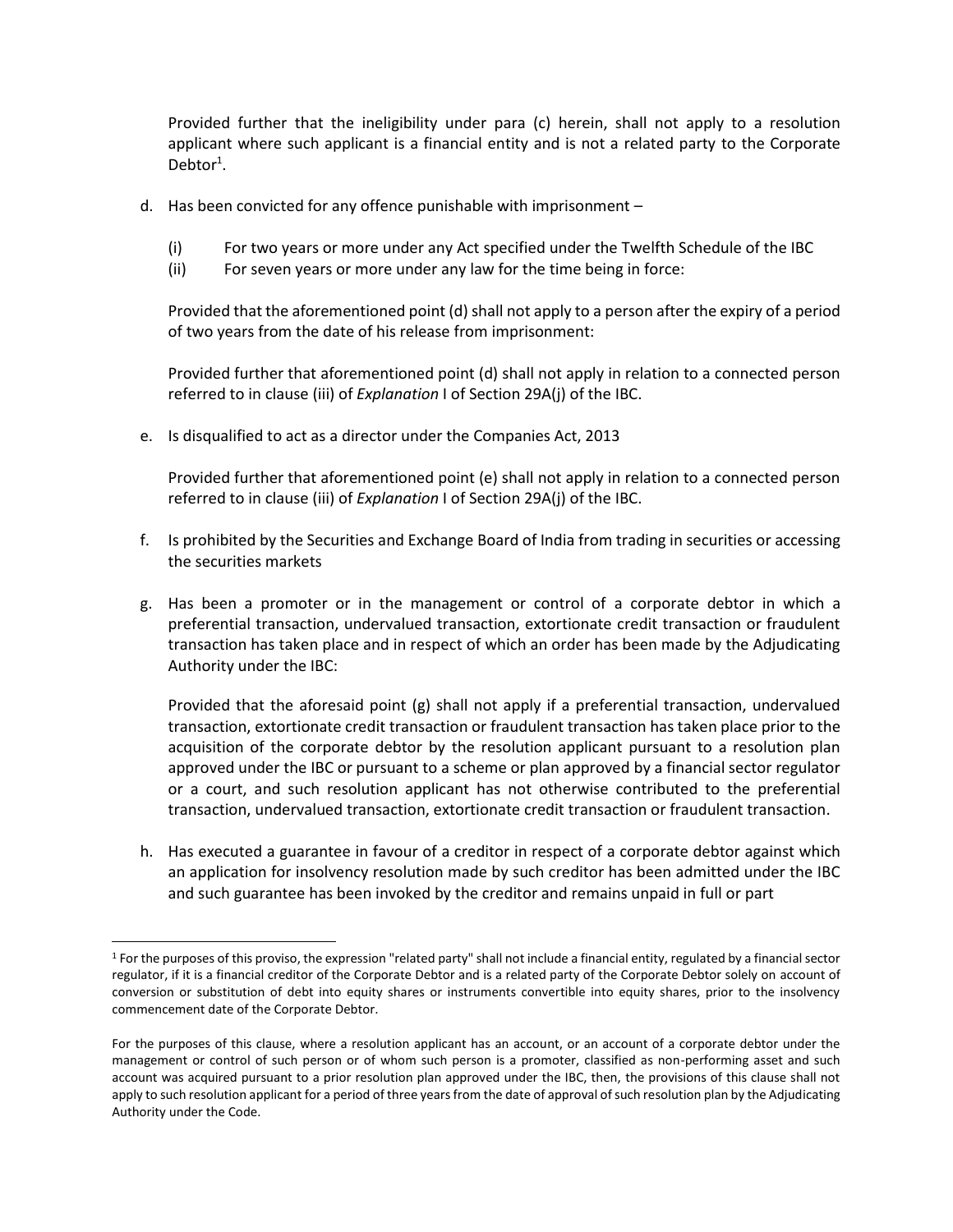- i. Is subject to any disability, corresponding to points (a) to (h), under any law in a jurisdiction outside India; or
- j. Has a connected person (*as defined in Section 29A of the IBC*) not eligible under aforementioned points (a) to (i).

Explanation I. — For the purposes of the aforementioned clause (j), the expression "connected person" means—

- (i) any person who is the promoter or in the management or control of the resolution applicant; or
- (ii) any person who shall be the promoter or in management or control of the business of the corporate debtor during the implementation of the resolution plan; or
- (iii) the holding company, subsidiary company, associate company, or related party of a person referred to in clauses (i) and (ii):

Provided that nothing in clause (iii) of Explanation I shall apply to a resolution applicant where such applicant is a financial entity and is not a related party of the corporate debtor:

Provided further that the expression "related party" shall not include a financial entity, regulated by a financial sector regulator, if it is a financial creditor of the corporate debtor and is a related party of the corporate debtor solely on account of conversion or substitution of debt into equity shares or instruments convertible into equity shares 6 [or completion of such transactions as may be prescribed], prior to the insolvency commencement date

Explanation II—For the purposes of this section, "financial entity" shall mean the following entities which meet such criteria or conditions as the Central Government may, in consultation with the financial sector regulator, notify in this behalf, namely:

- (i) A scheduled bank
- (ii) Any entity regulated by a foreign central bank or a securities market regulator or other financial sector regulator of a jurisdiction outside India which jurisdiction is compliant with the Financial Action Task Force Standards and is a signatory to the International Organisation of Securities Commissions Multilateral Memorandum of Understanding
- (iii) Any investment vehicle, registered foreign institutional investor, registered foreign portfolio investor or a foreign venture capital investor, where the terms shall have the meaning assigned to them in regulation 2 of the Foreign Exchange Management (Transfer or Issue of Security by a Person Resident Outside India) Regulations, 2017 made under the Foreign Exchange Management Act, 1999 (42 of 1999)
- (iv) An asset reconstruction company register with the Reserve Bank of India under section 3 of the Securitization and Reconstruction of Financial Assets and Enforcement of Security Interest Act, 2002 (54 of 2002)
- (v) An Alternate Investment Fund registered with Securities and Exchange Board of India
- (vi) Such categories of persons as may be notified by the Central Government.

**Note:** The aforementioned ineligibility criteria is set out based on the Section 29A of the IBC as applicable on the date of issuance of the invitation for expression of interest and are subject to changes pursuant to the amendments in the IBC from time to time. The prospective resolution applicants are required to stay updated on IBC, and the amendments thereto from time to time and any modifications to the ineligibility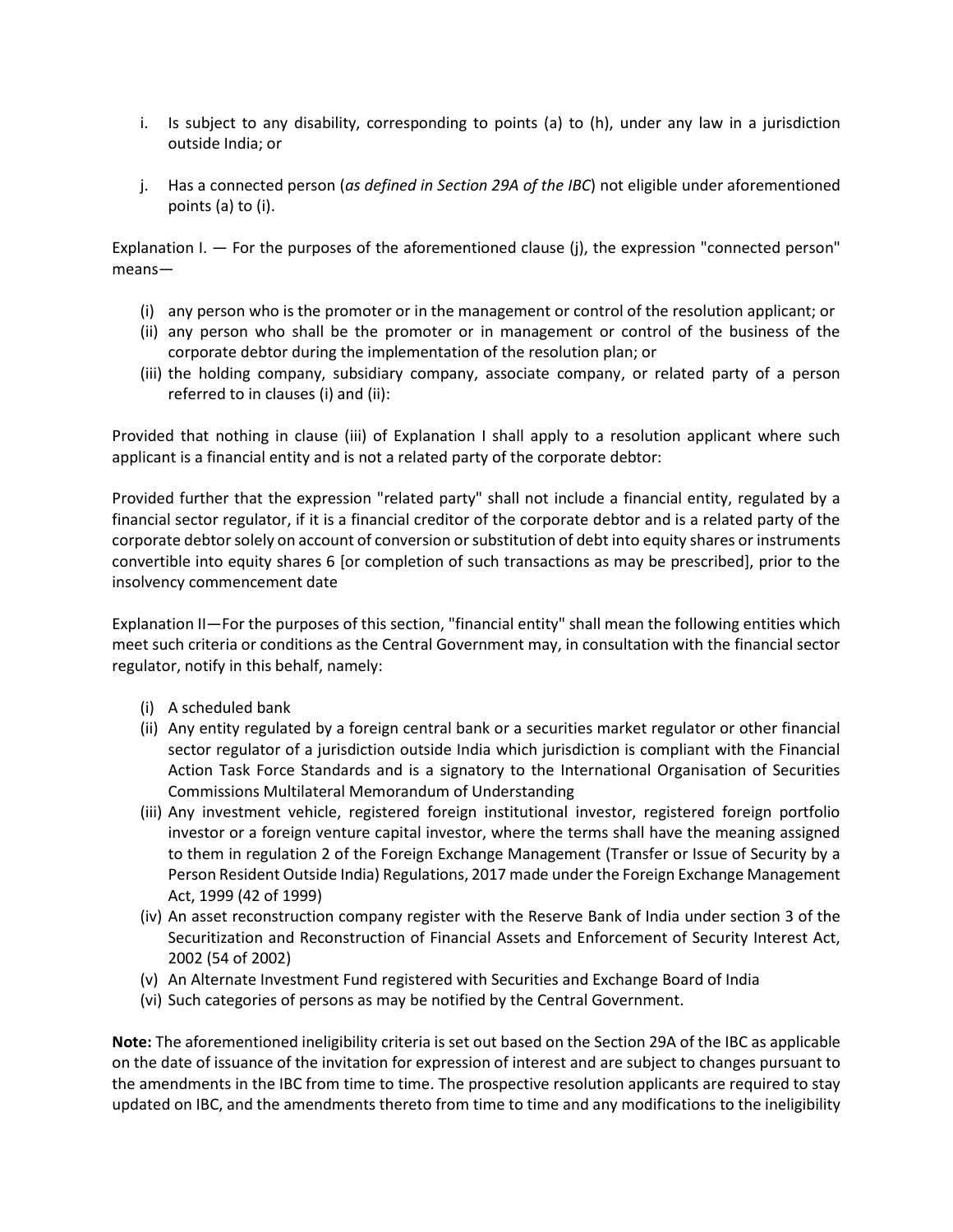norms set out under Section 29A of IBC shall also apply to this invitation, without the requirement of any further communication to be issued to the prospective resolution applicants. In any case the aforesaid ineligibility criteria are there for illustrative purposes only and may not be exhaustive of the law and the PRAs should read and rely upon the actual text of section 29A as provided in the IBC.

The PRA is required to submit an undertaking with regard to the above in the format asset out in Annexure  $-$  III.

The fulfilment of eligibility criteria in the EOI does not automatically entitle an PRA to participate in CIRP and such participation will be subject to applicable laws and further conditions stipulated by RP or COC, in their sole discretion, including those in relation to access to VDR or as may be stipulated under the request for resolution plan document.

The CoC and/or the RP shall have the right, in their sole discretion to reject any and all proposed EOIs and/or the resolution plan made by or on behalf of any PRA or any part thereof, and/or to suspend/cancel/terminate the process for submission of resolution plan including invitation/submission of EOI, submission of resolution plan, evaluation of resolution plan and/or amend and/or supplement the process for submission of resolution plan, all without notice, without assigning any reason, and without any liability whatsoever.

In the event the original financials of the PRA or any commitment or AUM are drawn in a currency other than Indian Rupees (INR) then Reserve Bank of India reference rate as on the date of this IEOI (i.e., June 23, 2022) shall be used for conversion into Indian Rupees. If rate for that date is unavailable, immediately preceding available rate shall be considered. Such rate of conversion must be mentioned.

# **Earnest Money Deposit:**

Each PRA is required to provide a non-interest-bearing refundable deposit of INR 5,00,00,000/- (INR Five Crore only) ("**Earnest Money Deposit**", "**EMD**") along with the EOI by way of Demand Draft/NEFT/RTGS in the following account:

| <b>Bank Name</b>      | Indian Bank                   |
|-----------------------|-------------------------------|
| <b>Account Name</b>   | Karaikal Port Private Limited |
| <b>Branch Address</b> | Harbour Branch, Chennai       |
| Account Number        | C/A714477971                  |
| <b>IFSC</b>           | IDIB000H003                   |

The EMD shall be refunded (without interest and less any taxes) within 30 days of the following:

- (i) Rejection of EOI of such PRA and/or non-inclusion of the PRA in the final list of eligible PRAs
- (ii) Withdrawal of the PRA from the resolution plan process (where such withdrawal is notified to the Resolution Professional in writing)
- (iii) PRA failing to submit the EOI or the resolution plan by the respective due dates
- (iv) The PRA submitting a Resolution Plan in accordance with the Request for Resolution Plan along with any earnest money or other deposits or guarantees as required therein.

The EMD shall be forfeited at any time, upon the occurrence of any of the following events: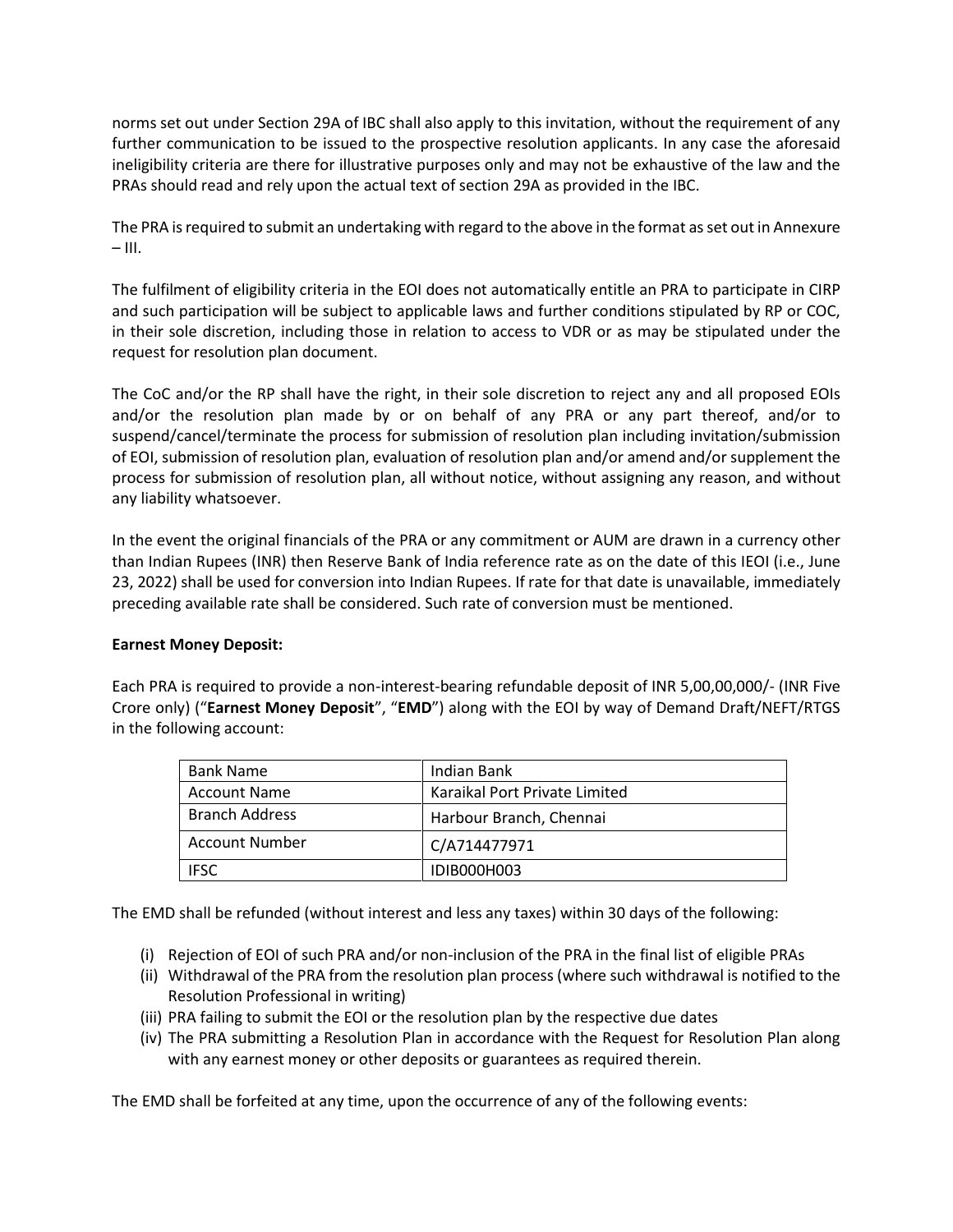- (i) In case the Prospective Resolution Applicant is found to have made any misrepresentation or provided wrong information to the Resolution Professional or the members of the committee of creditors; or
- (ii) If the Prospective Resolution Applicant is found to be ineligible to submit the Resolution Plan as per the conditions set out in Section 29A of the IBC (as amended from time to time) or is found to have made a false or misleading declaration of eligibility as per the conditions set out in Section 29A of the IBC (as amended from time to time).

It is clarified that any such forfeiture of the Earnest Money Deposit shall not limit any rights or remedies that the Resolution Professional or COC may have under applicable law or otherwise, against the PRA.

# **Submission of EoI:**

It would be mandatory for prospective resolution applicants to submit the EOI through email on or before July 8, 2022 by 1800 hours IST at *inkpplip@deloitte.com*. The EOIs received after the time specified above shall be rejected, provided that the Resolution Professional may extend the last date for submission of EOI with the prior approval of CoC. For any details contact at [inkpplip@deloitte.com.](mailto:inkpplip@deloitte.com)

The EoI should be unconditional and should be submitted along with the following documents/information, as applicable:

- a. Undertakings in the formats asset out in Annexure II, Annexure III and Annexure IV by the prospective resolution applicants;
- b. all relevant records and information in evidence of meeting the criteria and to enable an assessment of ineligibility under the Undertakings as set out under Annexure II and Annexure III;
- c. Other evidences to establish the credentials of the prospective resolution applicants including but not limited to audited financial statements and/or certificate by auditors/practicing chartered accountants confirming that the PRA satisfied the eligibility criteria as provided in this invitation for EOI, proof of address, copy of PAN card, GST number or equivalent documents and company profile of the PRA including details of key managerial personnel/promoters and promoter group/board of directors/parent company/ultimate parent company and rationale for bidding for the Corporate Debtor;
- d. Any additional document/information/clarification asked by the Resolution Professional or CoC, in their sole discretion must be furnished by the PRA.

In case of a consortium, the relevant documents will need to be provided by each member of the Consortium.

For the purposes of demonstrating the satisfaction of the eligibility criteria as per the terms of this Invitation of EOI, financial strength of the Ultimate Parent/Parent/Affiliate of the PRA can be used. Provided that such PRA may prove its eligibility at Ultimate Parent/Parent/Affiliate's level only if such Ultimate Parent/Parent/Affiliate has provided a board resolution or similar authorization to the satisfaction of the RP and CoC, agreeing for use of its credentials to evidence eligibility of such PRA. The following terms shall have the meaning as provided hereunder: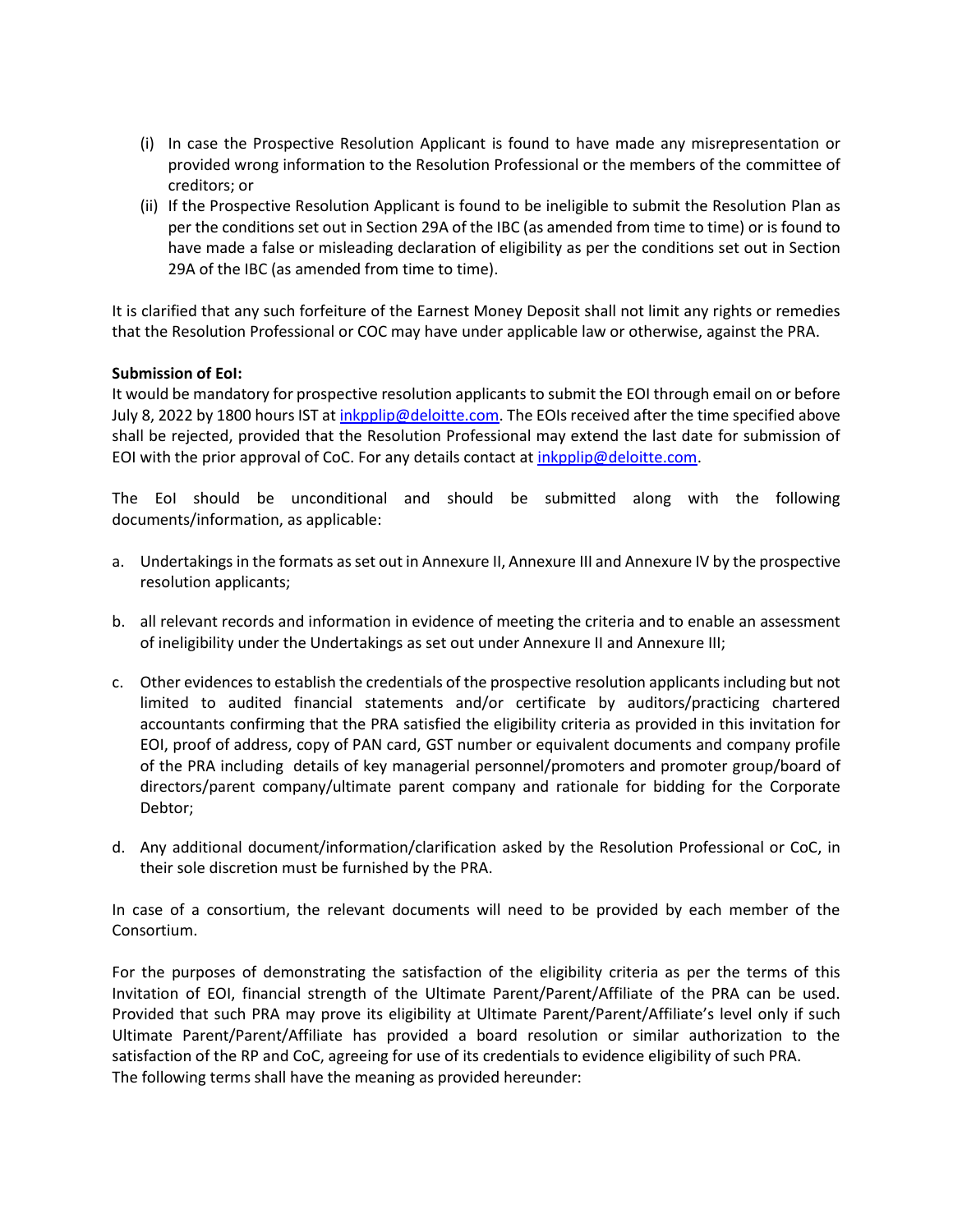"**Affiliate**" with respect to any person means any other person which, directly or indirectly:

- (i) Controls such person; or
- (ii) Is Controlled by such person; or
- (iii) Is Controlled by the same person who, directly or indirectly Controls such person.

"**Control**" has the meaning ascribed to the term under Section 2(27) of the Companies Act 2013 and the term "**Controlled**" shall be construed accordingly.

"**Parent**" means a company which Controls the Applicant, either directly or indirectly.

"**Ultimate Parent**" means a person which Controls, either directly or indirectly the Parent Company of the Resolution Applicant.

#### **Important Notes:**

- 1. The eligibility criteria specified in this invitation for EOI for the Corporate Debtor may be amended or changed at any stage at the discretion of CoC.
- 2. The RP and CoC reserve the right to issue clarifications, amendments, and modification to the invitation to EOI document (including the timelines), to waive or relax any term or condition or its application in any case, without assigning any reason whatsoever and without any liability whatsoever.
- 3. This is not an offer document and is issued with no commitment.
- 4. No oral conversations or agreements with the Resolution Professional or any official, agent or employee of the Resolution Professional, or any member of the CoC, or any official, agent or employee of the Corporate Debtor shall affect or modify any terms of this invitation for EOI.
- 5. Neither the PRA nor any of representatives of the PRA shall have any claims whatsoever against the Resolution Professional or its advisors or any member of the CoC or its advisors or any of their respective directors, officials, agents or employees arising out of or relating to this invitation for EOI.
- 6. By submitting a proposal, each applicant shall be deemed to acknowledge that it has carefully read and understood the IBC and the entire invitation for EOI and has fully informed itself as to all existing conditions and limitations.
- 7. The PRA acknowledges that any investment in/acquisition of the Corporate Debtor pursuant its resolution plan for the Corporate Debtor shall be made by the PRA on an "as in, where is" basis and neither the Resolution Professional nor the CoC be responsible for providing any representations or warranties for or on behalf of the Corporate Debtor.
- 8. The Resolution Professional/CoC reserve the right to cancel or modify the process and/or reject/disqualify any interested party/bid/offer at any stage of the CIRP without assigning any reason and without any liability whatsoever.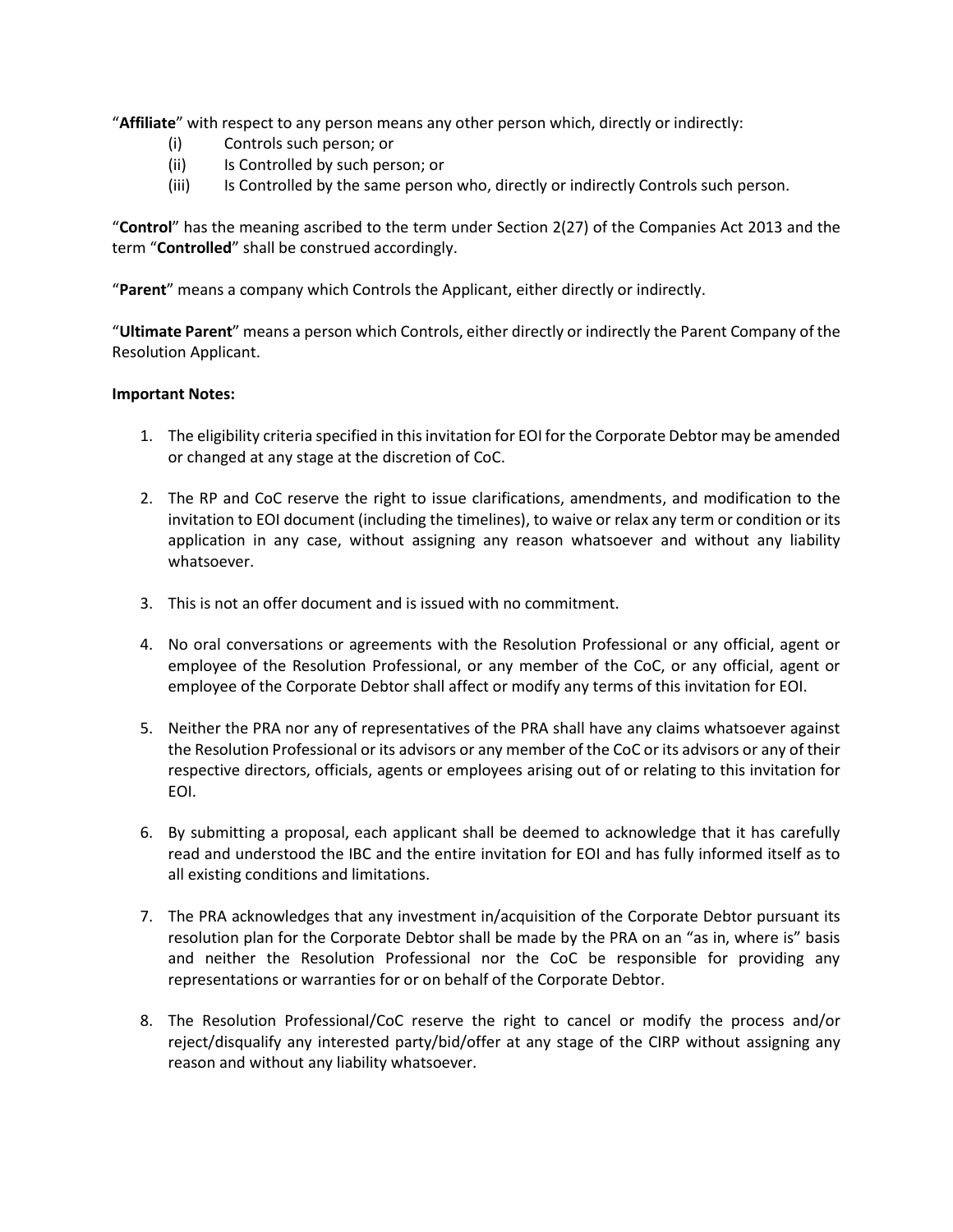The information contained in this EOI is merely for reference purposes, and no representation or warranty is provided by the Resolution Professional or the members of the CoC in relation to the authenticity or adequacy of the information relating to the Corporate Debtor as contained in this EOI. PRA is required to conduct its own due diligence on the Corporate Debtor. By submitting an EOI, the PRA shall be deemed to have unconditionally waived any claim against the Resolution Professional or any person acting on its behalf or the Corporate Debtor or Committee of Creditors or any member thereof in relation to any information provided in this EOI.

Further detailed information about the process, access to the Information Memorandum, Virtual Data Room and Request for Resolution Plan, will be provided to the shortlisted Prospective Resolution Applicants who are determined to be eligible as per the aforementioned eligibility criteria and upon the submission of the documents, as required to be submitted with the expression of interest.

PRAs should regularly visit website <https://karaikalport.com/> to keep themselves updated regarding clarifications, amendments, or extensions of time, if any.

# Sd/-

# **Rajesh Sureshchandra Sheth**

Insolvency Professional – Regn. No.: IBBI/IPA-002/IP-NO1021/2020-2021/13298 Resolution Professional for Karaikal Port Private Limited

# **Registered Address:**

B-55, Shatdal Society, 7th Floor, Azad Lane, Off S.V. Road, Andheri West, Near Shoppers Stop, Mumbai City, Maharashtra, 400058 Email id – rajeshshethsbi@gmail.com

#### **Communication Address:**

Deloitte India Insolvency Professionals LLP, 27th-32nd Floor, Tower 3, One International Center, Elphinstone Mill Compound, Senapati Bapat Marg, Elphinstone Road (W), Mumbai - 400013 Communication Email: [inkpplip@deloitte.com](mailto:inkpplip@deloitte.com)

June 23, 2022 Mumbai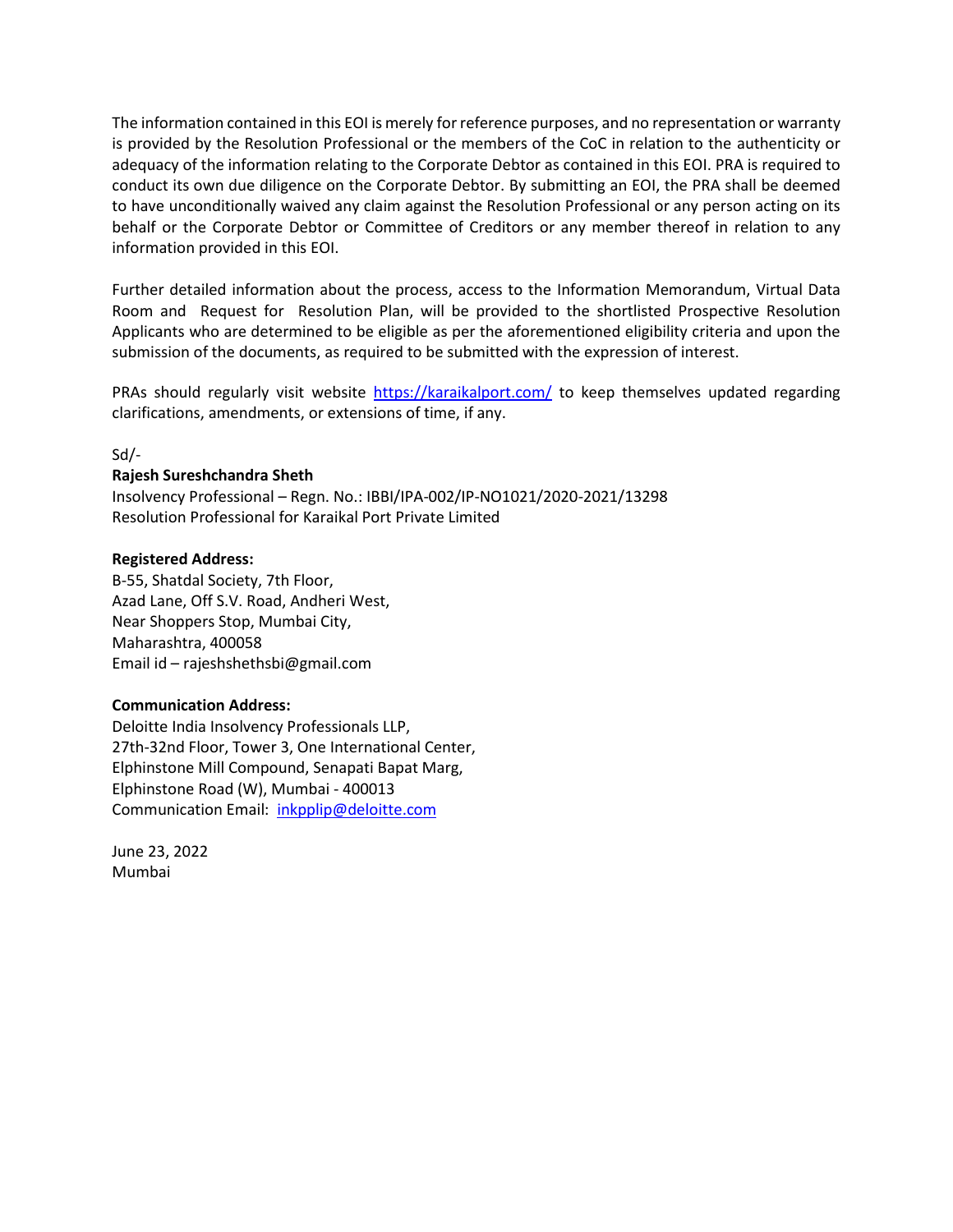#### **Annexure I**

# **FORMAT OF EXPRESSION OF INTEREST**

# **[On the letterhead of the Lead Member/Prospective Resolution Applicant submitting the EOI]**

Date: [●]

To,

Rajesh Sureshchandra Sheth

(IBBI Registration Number: IBBI/IPA-002/IP-NO1021/2020-2021/13298)

Address for Correspondence: [•]

Email ID for all correspondence: [•]

**Subject: Expression of Interest ("EOI") for submitting Resolution Plan for Karaikal Port Private Limited ("Corporate Debtor") undergoing Corporate Insolvency Resolution Process ("CIRP").**

Dear Sir,

In response to the invitation for submission of expression of interest dated [●], 2022 ("**IEOI**") inviting expression of interest ("**EOI**") for submission of resolution plans ("**Resolution Plan**") for the Corporate Debtor as per the provisions of the Insolvency and Bankruptcy Code, 2016, as amended ("**IBC**"), we confirm that we have understood the eligibility and other criteria mentioned in the IEOI and meet the necessary threshold and criteria mentioned therein and are submitting our EOI for submission of a Resolution Plan for the Corporate Debtor.

[We are submitting the EOI as a Consortium. The following are the constituents of the Consortium:

| Sr. No. | <b>Name of Consortium Member</b> | <b>Type of Entity</b> |
|---------|----------------------------------|-----------------------|
|         |                                  |                       |
|         |                                  |                       |

 $[e]$  is the Lead Member of the Consortium.]<sup>2</sup>

We understand and confirm that

- i. the EOI will be evaluated by the Resolution Professional of the Corporate Debtor based on the information provided by us in this EOI and attached documents to determine whether we qualify to submit the Resolution Plan for the Company;
- ii. the Resolution Professional reserves the right to determine at his sole discretion, whether or not we qualify for the submission of the Resolution Plan for the Corporate Debtor and may reject the

<sup>&</sup>lt;sup>2</sup> Note: To be retained only in case of EOI being submitted by a Consortium.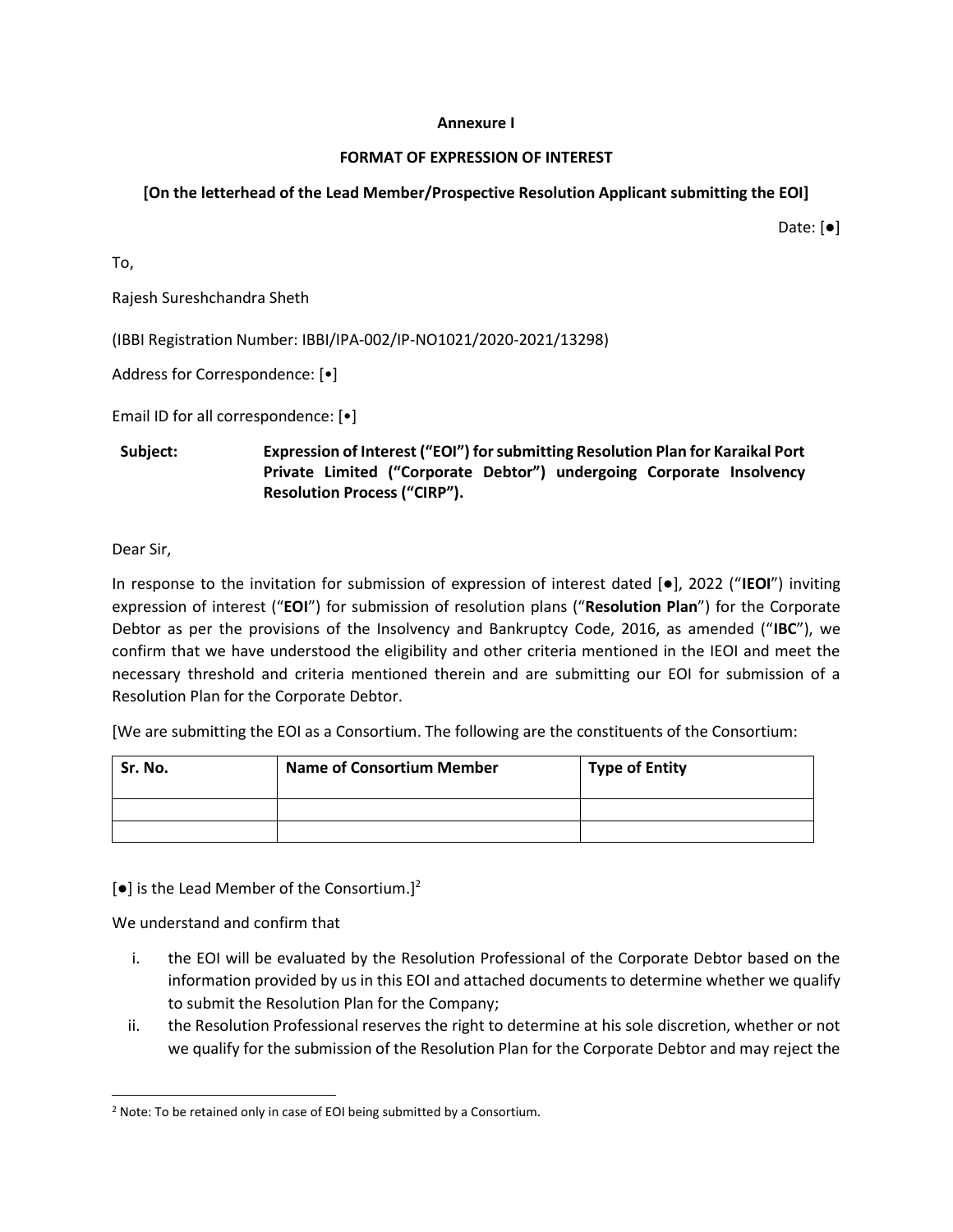EOI submitted by us without assigning any reason whatsoever and not include us in the provisional or final list of eligible PRAs;

- iii. the Resolution Professional reserves the right to conduct due diligence on us and/or request for additional documents, information or clarification from us for the purposes of the EOI and we shall promptly comply with such requirements. Failure to satisfy the queries of Resolution Professional or CoC may lead to rejection of our EOI;
- iv. the information provided by us in this EOI is true, correct and accurate to the best of our knowledge;
- v. meeting the qualification criteria set out in IEOI alone does not automatically entitle us to participate in the next stage of the bid process; and
- vi. along with our EOI, we have also enclosed information/documents as required in the IEOI.

Capitalized terms used but not defined herein shall have the meaning ascribed to such terms in the IEOI.

For further information/ queries, please contact:

[●]

Yours Sincerely,

On behalf of [Insert name of entity submitting EOI]

Signature:

Name of Signatory:

Designation:

Company Seal/Stamp

**Note:** The person signing the EOI, and other supporting documents should be authorized signatory supported by necessary board resolutions/authorization letter. Copy of such board resolution/authorization letter to be enclosed.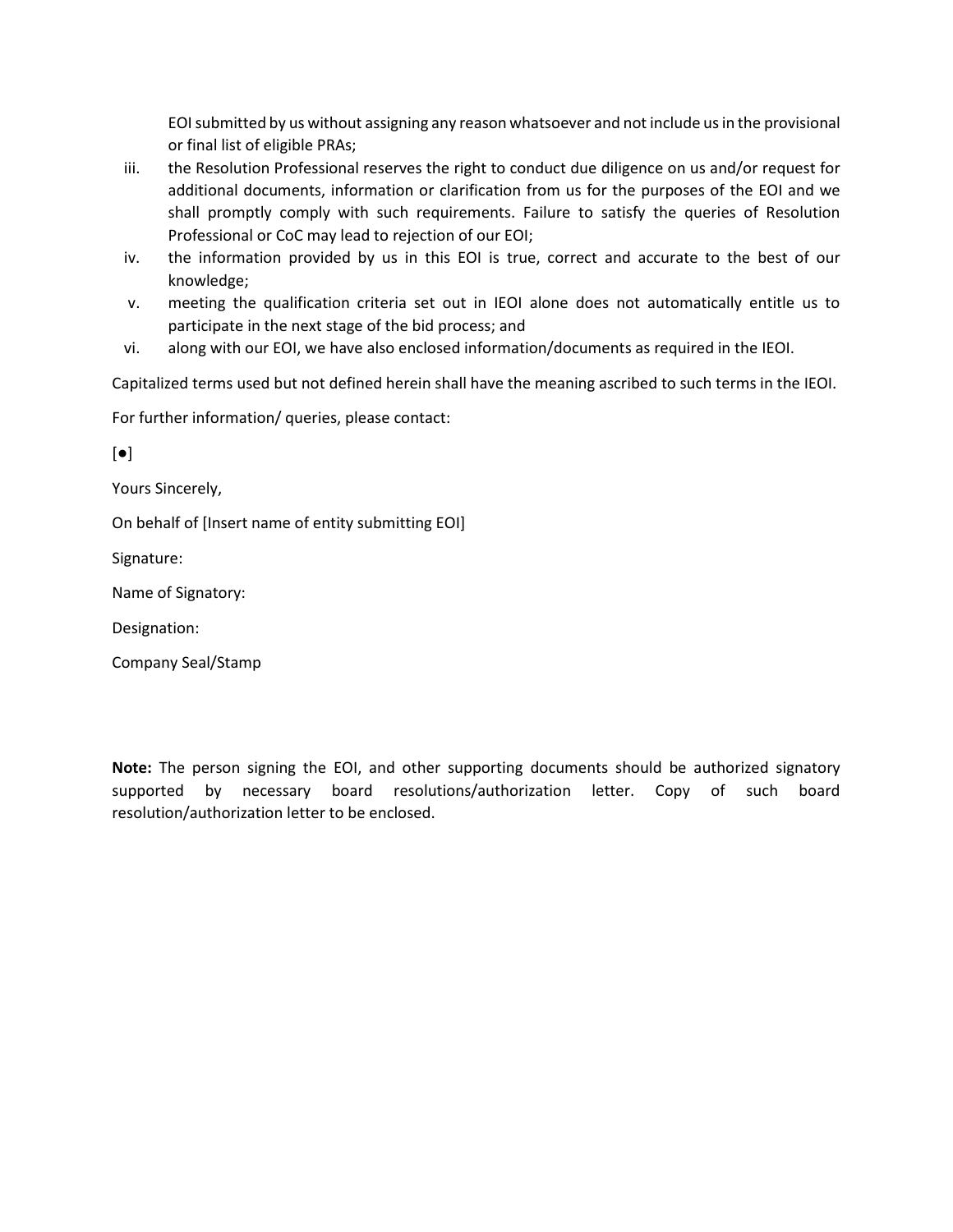# **ANNEXURE II**

# **UNDERTAKING**

This is in relation to the ongoing corporate insolvency resolution process of Karaikal Port Private Limited ("**Corporate Debtor**") in terms of the Insolvency and Bankruptcy Code, 2016 ("**Code**"). In terms of Section 25(2)(h) of the Code and Regulation 36A of the Insolvency and Bankruptcy Board of India (Insolvency Resolution Process for Corporate Persons) Regulations, 2016, the Resolution Professional of the Corporate Debtor ("**RP**") has issued an invitation for expression of interest dated [\_\_\_\_\_\_] for inviting expressions of interest from prospective resolution applicants ("**Invitation**"). One of the requirements of the Invitation is that the prospective resolution applicants are required to submit the undertakings contained herein at the time of submission of the expression of interest.

In furtherance of the foregoing, I, [*name of the chairman/managing director/director/authorized person of prospective resolution applicant*], son of *[\_\_\_\_\_\_]*, aged about *[\_\_\_\_\_\_]* years, currently residing at *[Address to be inserted] and having Aadhaar / Passport number [\_\_\_\_\_\_]*, on behalf of *[name of the prospective resolution applicant]* having registered office at *[\_\_\_\_\_\_\_] ("Applicant", a term which also includes any person acting jointly or in concert with the Applicant)* [pursuant to authorization of the Board of the Applicant dated *[\_\_\_\_\_\_]* (as enclosed herewith)]<sup>3</sup>, do hereby undertake and confirm to the committee of creditors ("**CoC**") of the Corporate Debtor and the RP as follows:

- (a) the Applicant meets the eligibility criteria specified in the Invitation and that it shall provide all documents, representations and information as may be required by the RP or the CoC to substantiate to the satisfaction of the RP and the CoC that the Applicant is eligible in terms of the eligibility criteria set out in the Invitation and is also eligible under the Code and the rules and regulations thereunder to submit an expression of interest in respect of the Corporate Debtor;
- (b) the Applicant shall provide relevant information and records to enable an assessment of ineligibility in terms of the Code and that it shall intimate the Resolution Professional forthwith if it becomes ineligible at any time during the corporate insolvency resolution process;
- (c) the Applicant, including each member of the Consortium, in the event the EOI is being submitted by a Consortium, are eligible to invest in the Corporate Debtor and, in the case of a Consortium, eligible to be a part of the Consortium, in terms of applicable law including guidelines/directions issued by various regulatory bodies, as applicable; and
- (d) that every information and records provided in expression of interest is true and correct and discovery of any false information or record at any time will render the Applicant ineligible to submit resolution plan for the Corporate Debtor, forfeit any refundable deposit, and attract penal action under the Code.

This undertaking shall be governed in accordance with the laws of India and the Hon'ble NCLT, Chennai bench shall have the exclusive jurisdiction over any dispute arising under this undertaking.

<sup>&</sup>lt;sup>3</sup> To be retained only for body corporates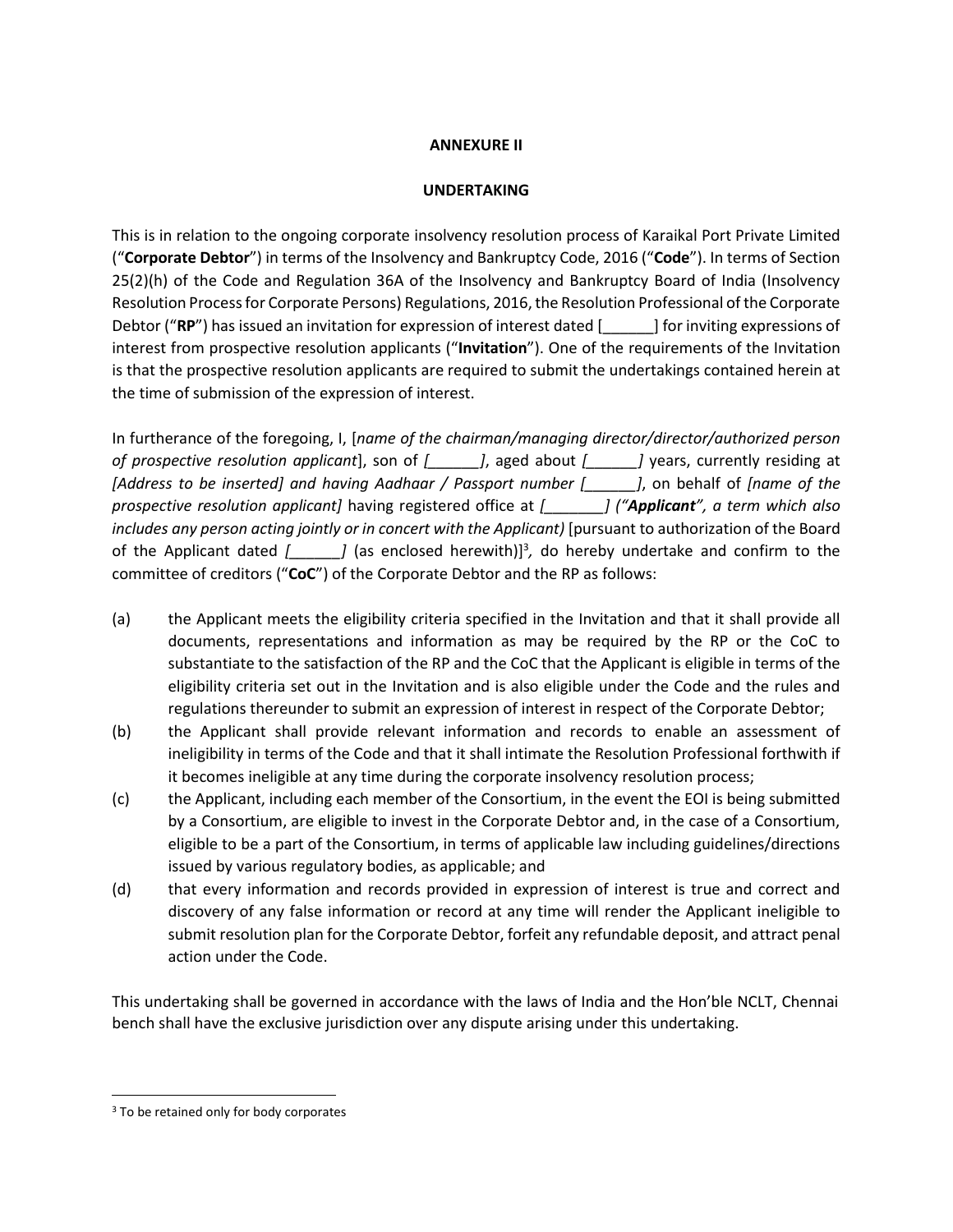# **Signed and Delivered by**

*[Insert name of Prospective Resolution Applicant]* 

(Name and Designation) Authorized Signatory

**Date:**

# **Notes:**

- 1. To be executed on a stamp paper of adequate amount, in the state where this document is executed.
- 2. Foreign companies submitting EOI are required to ensure that the documents submitted as part of the expression of interest are appropriately apostilled, and stamp duty is paid in India before submission to the Resolution Professional.
- 3. In case of submission of EOI by a consortium, the undertaking set out above is to be provided by each of the members of the consortium.
- 4. Each page of the undertaking is required to be signed by the prospective resolution applicant at the bottom of the page and on the execution page, the deponent must affix his/her full signature and additionally affix the rubber stamp seal (if any) of the prospective resolution applicant.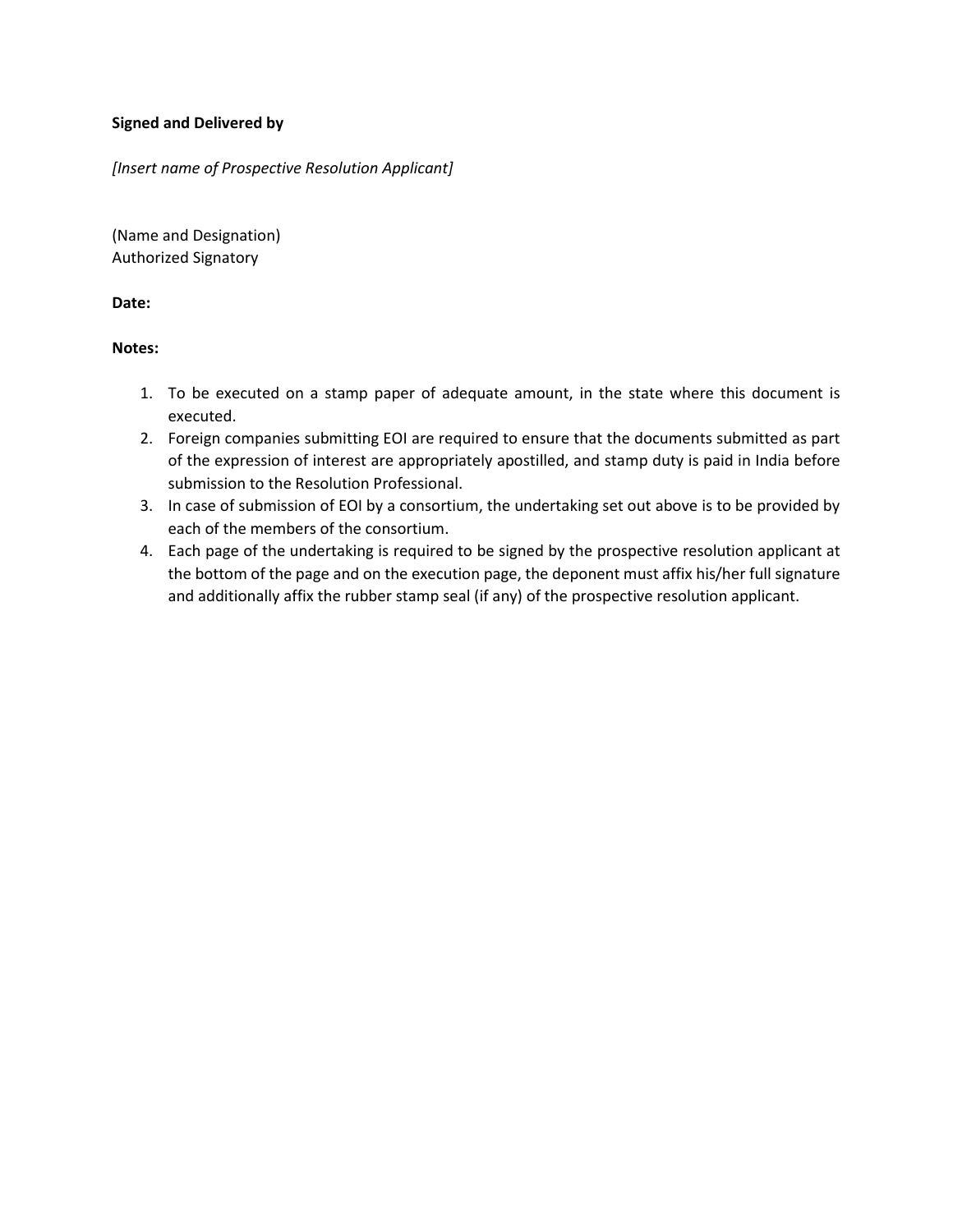#### **ANNEXURE III**

#### **SECTION 29A UNDERTAKING**

This is in relation to the corporate insolvency resolution process of Karaikal Port Private Limited ("**Corporate Debtor**") in terms of the provisions of Insolvency and Bankruptcy Code, 2016 ("**Code**").

I, [*name of the chairman/managing director/director/authorized person of prospective resolution applicant*], son of *[\_\_\_\_\_\_]*, aged about *[\_\_\_\_\_\_]* years, currently residing at *[Address to be inserted] and having Aadhaar / Passport number [\_\_\_\_\_\_]*, on behalf of *[name of the prospective resolution applicant]*  having registered office at *[\_\_\_\_\_\_\_] ("Applicant")* pursuant to authorization of the Board of the Applicant dated *[\_\_\_\_\_\_]* (as enclosed herewith)*,* do solemnly affirm and state to the committee of creditors ("**CoC**") of Karaikal Port Private Limited and the Resolution Professional of Corporate Debtor ("**RP**") as follows:

- 1. That I am duly authorized and competent to make and affirm the instant undertaking for and on behalf of the Applicant in terms of [resolution of its board of directors/ power of attorney dated [100]]. I hereby unconditionally state, submit and confirm that the document is true, valid, and genuine.
- 2. I hereby unconditionally state, submit and confirm that the Applicant is not disqualified from submitting an expression of interest in respect of the Corporate Debtor, pursuant to the provisions of the Insolvency and Bankruptcy Code, 2016.
- 3. I hereby state, submit and declare that neither the (i) Applicant nor (ii) any person acting jointly or in concert with the Applicant nor (iii) any person who is a connected person (as defined under the provisions of the Code) of (a) the Applicant or (b) any person acting jointly or in concert with the Applicant:
	- (a) is an undischarged insolvent;
	- (b) is a willful defaulter in accordance with the guidelines of the Reserve Bank of India issued under the Banking Regulation Act, 1949;
	- $(c)$  is at the time of submission of the resolution plan a person who, (i) has an account which has been classified as non-performing asset in accordance with the guidelines of the Reserve Bank of India issued under the Banking Regulation Act, 1949 or the guidelines of a financial sector regulator issued under any other law for the time being in force, or (ii) controls or manages or is the promoter of a corporate debtor whose account has been, classified as non-performing asset in accordance with the guidelines of the Reserve Bank of India issued under the Banking Regulation Act, 1949 or the guidelines of a financial sector regulator issued under any other law for the time being in force; and such classification has continued for a period of one year or more from the date of such classification till the date of commencement of the corporate insolvency resolution process of the Corporate Debtor and all such overdue amounts along with interest, costs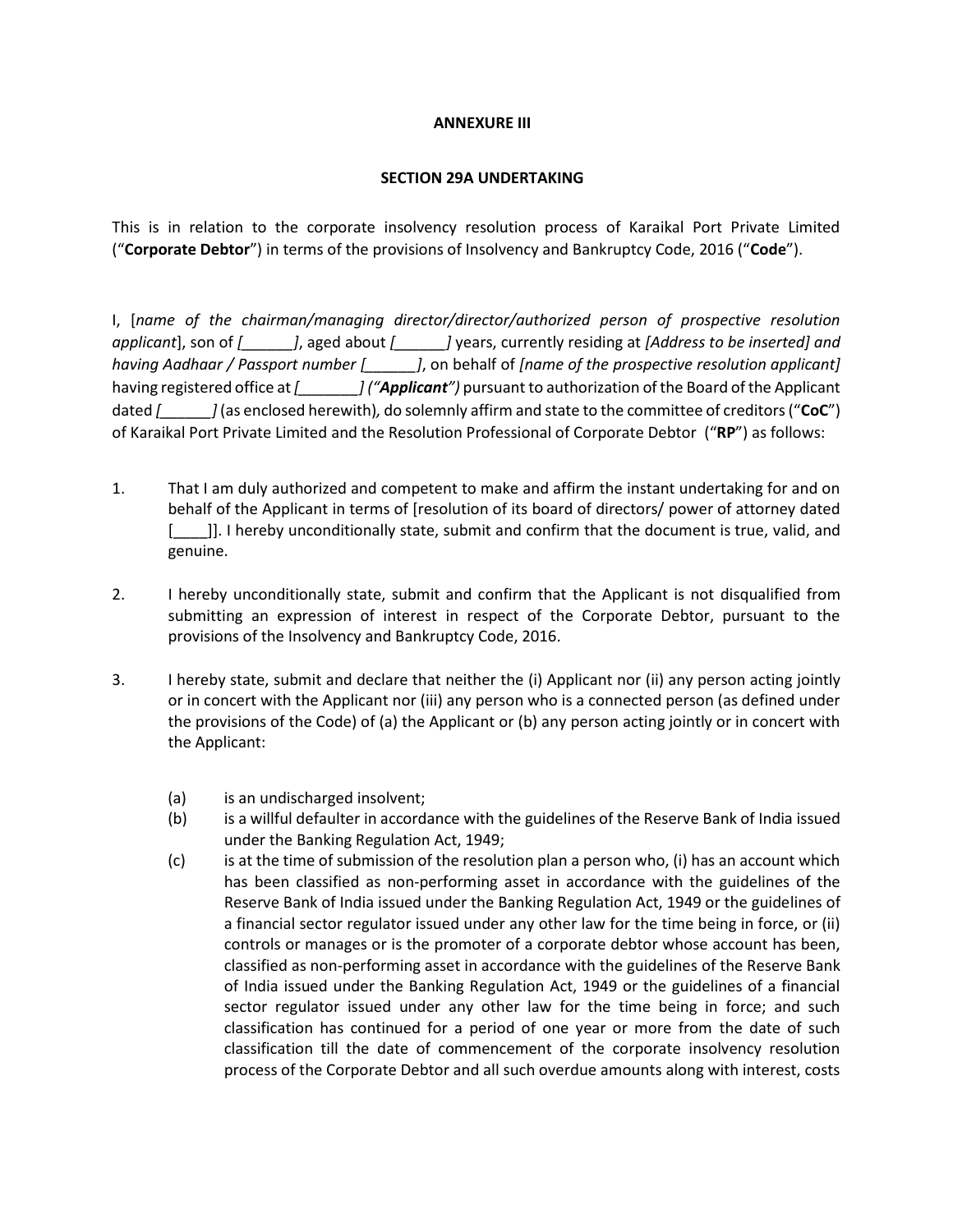and charges thereon has not been fully repaid at the time of submission of resolution  $plan<sup>4</sup>$ .

- (d) has been convicted for any offence punishable with imprisonment
	- (i) for two years or more under any statute specified under the Twelfth Schedule of the Code and two years have not passed from the date of release from such imprisonment; or
	- (ii) for seven years or more under any law for the time being in force and two years have not passed from the date of release from such imprisonment.

Provided further that aforementioned point (d) shall not apply in relation to a connected person referred to in clause (iii) of Explanation I of Section 29A.

(e) has been disqualified to act as a director under Companies Act, 2013;

provided further that this point (e) shall not apply in relation to a connected person referred to in clause (iii) of Explanation I of Section 29A;

- (f) is prohibited from trading in securities or accessing the securities markets;
- (g) has been a promoter or in the management of or control of a corporate debtor in which any preferential transaction or undervalued transaction or extortionate credit transaction or fraudulent transaction has taken place and in respect of which an order has been made by the Hon'ble National Company Law Tribunal (or its appellate tribunal / court) under the Code (other than a preferential transaction, undervalued transaction, extortionate credit transaction or fraudulent transaction which has taken place prior to the acquisition of the corporate debtor by the Applicant pursuant to a resolution plan approved under the Code or pursuant to a scheme or plan approved by a financial sector regulator or a court, and the Applicant has not otherwise contributed to the preferential transaction, undervalued transaction, extortionate credit transaction or fraudulent transaction);
- (h) has executed a guarantee in favour of a creditor, in respect of a corporate debtor against which an application for insolvency resolution made by such creditor has been admitted under the Code where such guarantee has been invoked by the creditor and remains unpaid in full or part; and
- (i) is subject to any of the aforesaid conditions under any law in a jurisdiction outside India.

<sup>4</sup> In the event:

<sup>(1)</sup> the Applicant is a financial entity and is not a related party to the Corporate Debtor; or

<sup>(2)</sup> the Applicant has an account, or is in management or control or is the promoter of a corporate debtor that has an account, classified as non-performing asset and such account was acquired pursuant to a prior resolution plan approved under the Code, and a period of three years has not elapsed since from the date of approval of such resolution plan by the Adjudicating Authority (as defined under the Code),

the following clause shall be substituted as para (c) herein:

<sup>&</sup>quot;*is at the time of submission of the resolution plan a person who is exempted under Explanation I and II of Section 29A (c) of the Code*".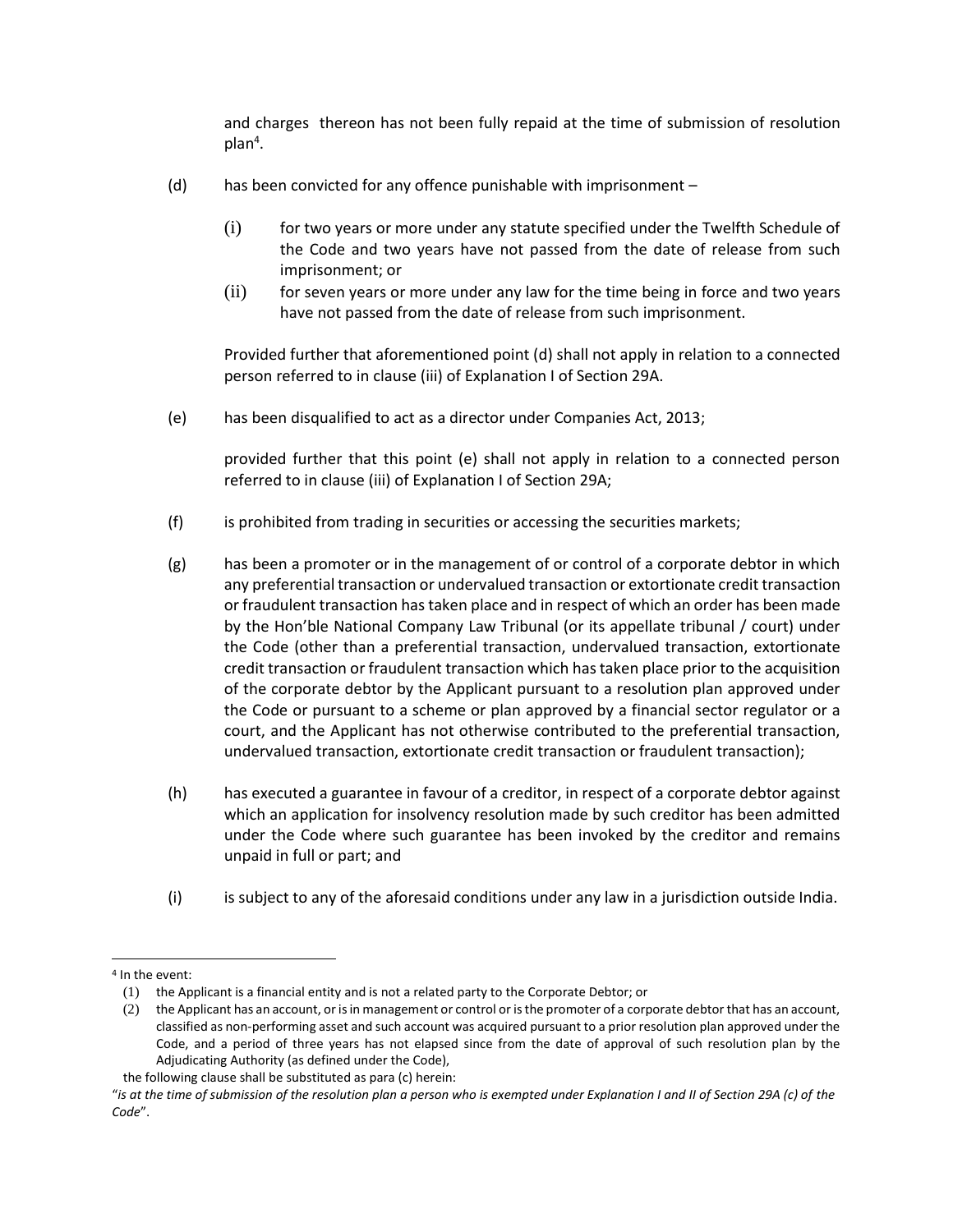- (i) has a connected person<sup>5</sup> not eligible under the abovementioned clauses (a) to (i).
- 4. [That the Applicant is a financial entity (as defined under Section 29A of the Code) in terms of [insert details of certificate of registration as financial entity or other relevant document] issued by [insert detail of regulator] valid up till [insert details], and is not a related party to the Corporate Debtor<sup>16</sup>
- 5. That the Applicant unconditionally and irrevocably represents, warrants and confirms that it is eligible under the terms and provisions of the Code and the rules and regulations thereunder to submit an expression of interest and the resolution plan for the Corporate Debtor, and that it shall provide all documents, representations and information as may be required by the RP or the CoC to substantiate to the satisfaction of the RP and the CoC that the Applicant is eligible under the Code and the rules and regulations thereunder to submit an expression of interest in respect of the Corporate Debtor.
- 6. That the Applicant unconditionally and irrevocably undertakes that it shall provide all data, documents and information as may be required to verify the statements made under this undertaking.
- 7. That the Applicant understands that the CoC and the RP may evaluate the expression of interest to be submitted by the Applicant or any other person acting jointly with it and such evaluation shall be on the basis of the confirmations, representations and warranties provided by the Applicant under this undertaking.
- 8. That the Applicant agrees that each member of the CoC and the RP are entitled to rely on the statements and affirmations made in this undertaking for the purposes of determining the eligibility and assessing, agreeing, and approving the expression of interest submitted by the Applicant.
- 9. That in the event any of the above statements are found to be untrue or incorrect, then the Applicant unconditionally agrees to indemnify and hold harmless the RP and each member of the CoC against any losses, claims or damages incurred by the RP and/or the members of the CoC on account of such ineligibility of the Applicant.
- 10. That in the event any of the above statements are found to be untrue or incorrect, then the Applicant unconditionally agrees that the same shall render the Applicant ineligible to submit resolution plan for the Corporate Debtor, apart from any other action under applicable laws.
- 11. That the Applicant agrees and undertakes to disclose/inform forthwith, to the RP and the members of the CoC, if the Applicant becomes aware of any change in factual information in relation to it or its connected person (as defined under the Code) which would make it ineligible under any of the provisions of Section 29A of the Code at any stage of the corporate insolvency

<sup>&</sup>lt;sup>5</sup> The meaning of "connected person" is as provided under Section 29A (j).

<sup>6</sup> To be inserted in case Applicant is a 'Financial Entity' as defined under Section 29A of the Code. In that case, the Applicant is required to provide relevant records and registrations as per the requirements of definition of 'Financial Entity' under Section 29A of the Code, evidencing that the Applicant is a 'Financial Entity'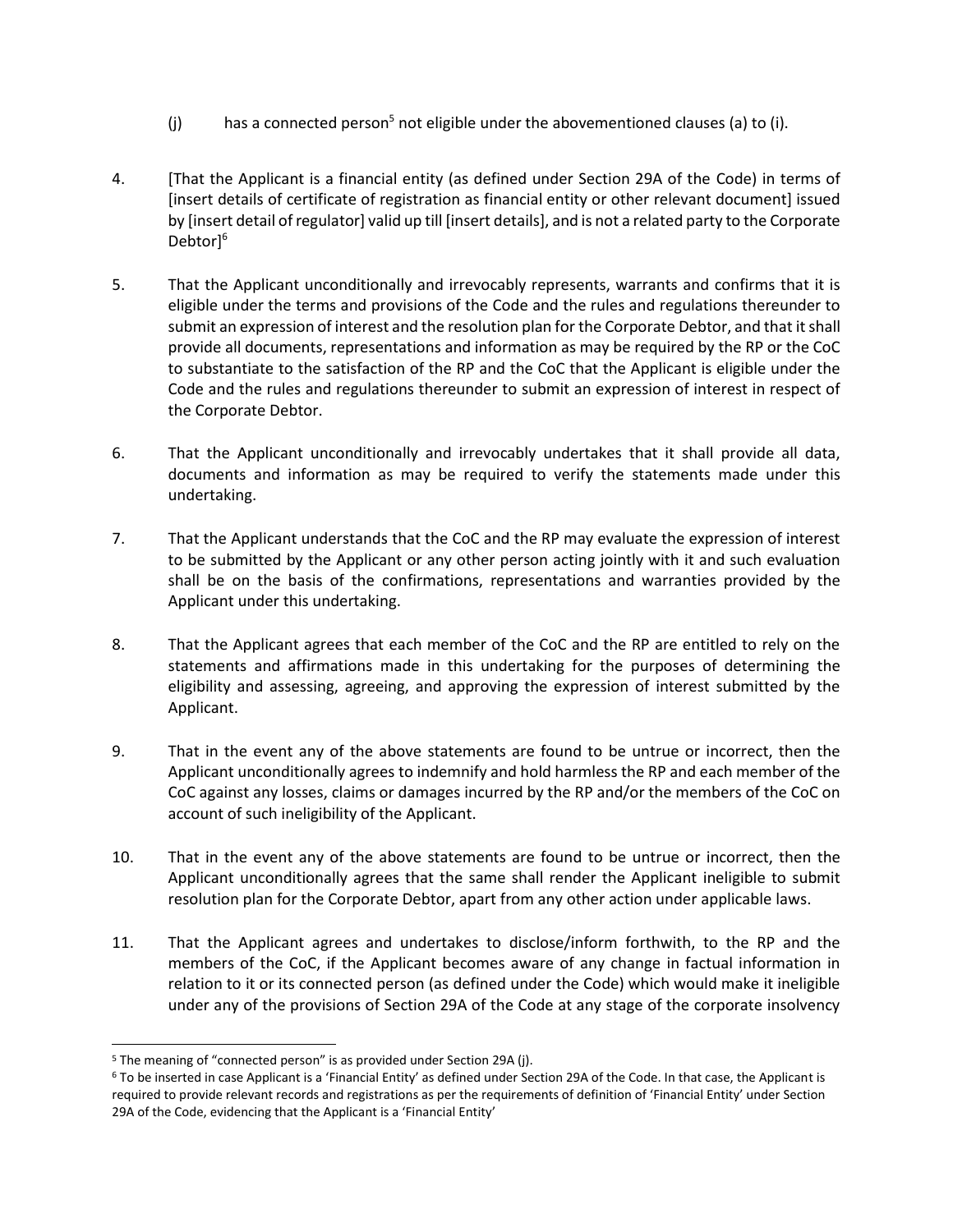resolution process of the Corporate Debtor, after the submission of this undertaking.

12. That this undertaking shall be governed in accordance with the laws of India and the Hon'ble NCLT, Chennai bench shall have the exclusive jurisdiction over any dispute arising under this undertaking.

# **Signed and Delivered by**

Name:

Date: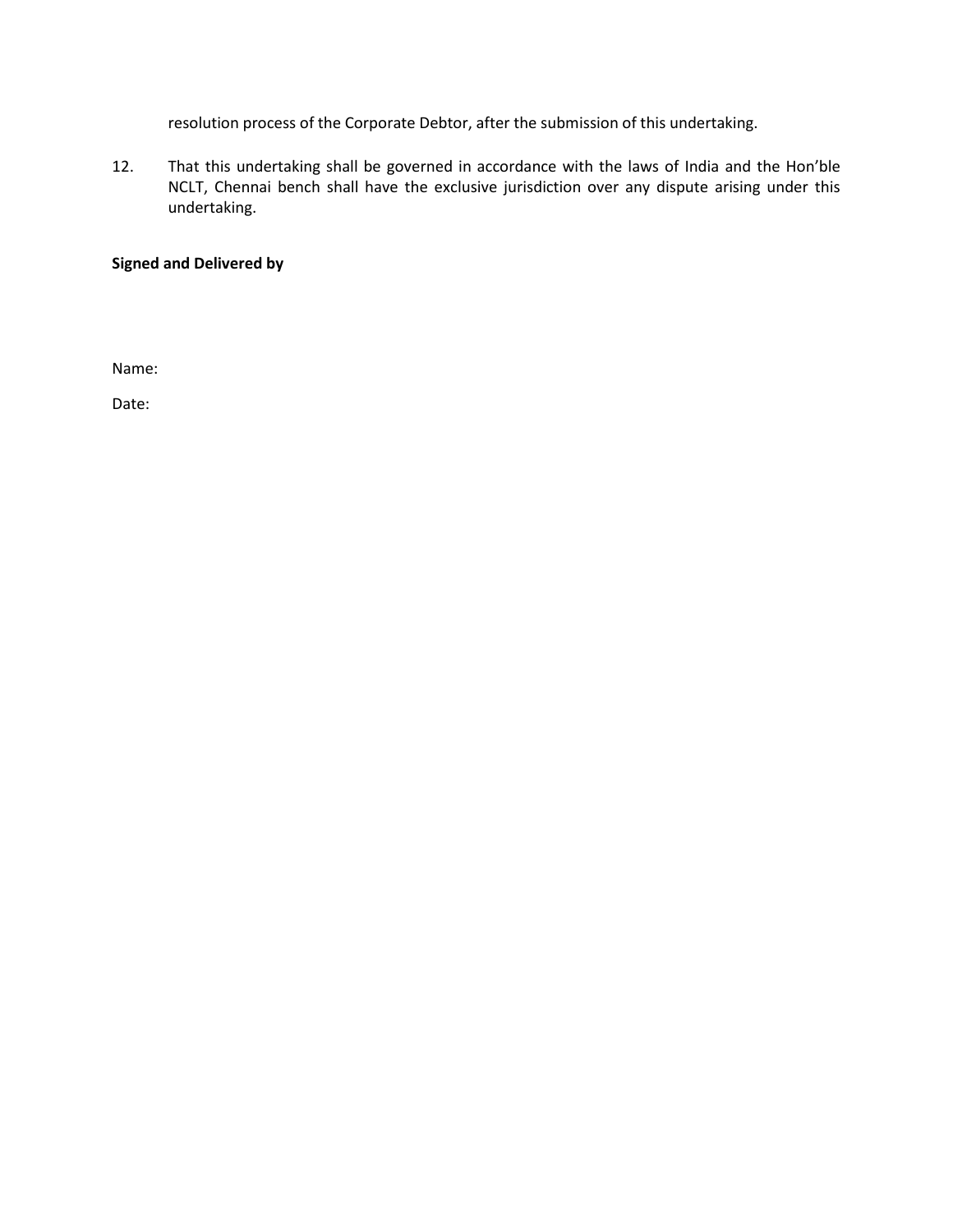# **VERIFICATION**

I, the Deponent hereinabove [on behalf of [name of the Applicant]], do hereby verify and affirm that the contents of paragraph to bothis affidavit are true and correct to my knowledge and belief and no material facts have been concealed therefrom.

Verified at [ ] on this [ ], 2022.

Deponent's signature

# **Notes:**

- 1. To be executed on a stamp paper of adequate amount, in the state where this document is executed. To also be notarized.
- 2. Foreign companies submitting EOI are required to ensure that the documents submitted as part of the expression of interest are appropriately apostilled, and stamp duty is paid in India before submission to the Resolution Professional.
- 3. In case of submission of EOI by a consortium, the undertaking set out above is to be provided by each of the members of the consortium.
- 4. The execution of this affidavit must be authorized by a duly passed resolution of the board of directors of the prospective resolution applicant.
- 5. Each page of the undertaking is required to be signed by the prospective resolution applicant at the bottom of the page and on the execution page, the deponent must affix his/her full signature and additionally affix the rubber stamp seal (if any) of the prospective resolution applicant.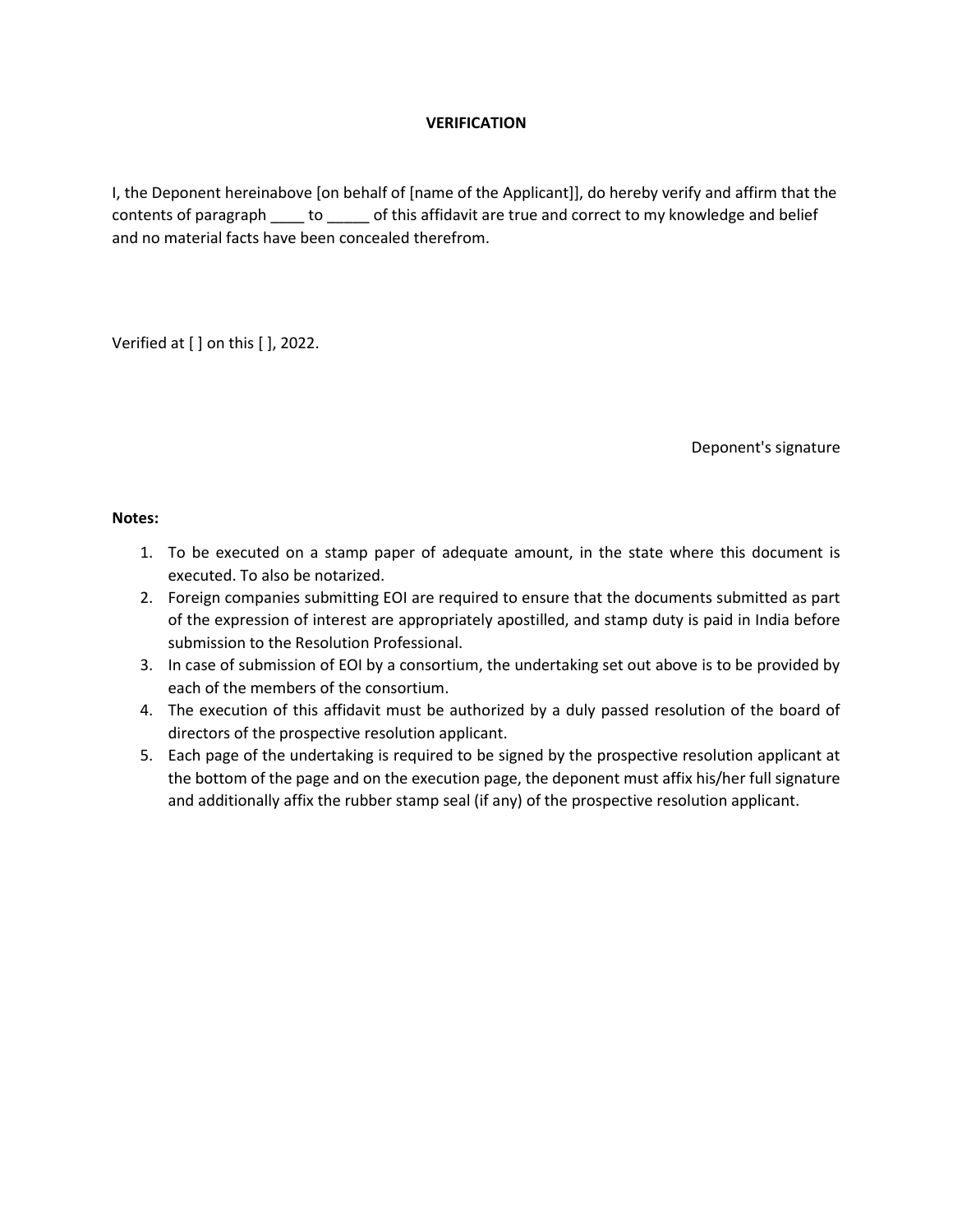# **ANNEXURE IV**

#### **CONFIDENTIALITY UNDERTAKING**

This confidentiality undertaking has been signed by \_\_\_\_\_, a prospective resolution applicant, having its office at \_\_\_\_ acting through Mr./Ms. \_\_\_\_\_\_\_\_\_\_, the authorized signatory/authorized representative ("**Resolution Applicant**"), which expression shall, unless repugnant to the context, include its successors, legal representatives, permitted assigns and administrators in business) in favour of Mr. Rajesh Sureshchandra Sheth , an insolvency professional having registration no. IBBI/IPA-002/IP-NO1021/2020- 2021/13298, on \_\_\_\_\_\_\_\_day of \_\_\_\_\_\_\_\_\_\_\_\_\_\_\_\_, 2022 (hereinafter referred to as "**Resolution Professional**" or "**RP**").

WHEREAS Karaikal Port Private Limited, a company registered under Companies, Act, 1956 (thereafter referred as "**Corporate Debtor**") is under corporate insolvency resolution process vide National Company Law Tribunal, Chennai Bench ("**NCLT**") order dated April 29, 2022.

WHEREAS the Resolution Professional is preparing information memorandum as per Section 29 (1) of the Code and Regulation 36 of the Insolvency and Bankruptcy Board of India (Insolvency Resolution Process for Corporate Persons) Regulations, 2016 in respect of the Corporate Debtor ("**Information Memorandum**").

WHEREAS the Resolution Professional is required to share the Information Memorandum and other relevant information in relation to the Corporate Debtor (as defined in Section 29 of the Code) with a prospective resolution applicant after receiving an undertaking from the prospective resolution applicant to the effect that the prospective resolution applicant shall maintain confidentiality of the information contained in the Information Memorandum and any other information shared with such prospective resolution applicant and shall not use such information to cause an undue gain or undue loss to itself or any other person and comply with the requirements under Section 29(2) of the Code.

# **THEREFORE, the Resolution Applicant hereby declares and undertakes as follows:**

- 1. The Resolution Applicant declares and undertakes that it will not divulge any information including any financial information of the Corporate Debtor, disclosed to it by the Resolution Professional (or any other person on behalf of the Resolution Professional) and any part of the information contained in the Information Memorandum of Corporate Debtor, prepared as per Section 29(1) of the Code and Regulation 36 of the Insolvency and Bankruptcy Board of India (Insolvency Resolution Process for Corporate Persons) Regulations, 2016 and any other relevant information (as defined in Section 29 of the Code), through oral, electronic or written communication or through any mode (including on a data room), and the same shall constitute "**Confidential Information**". Any information or documents generated or derived by the recipients of Confidential Information that contains, reflects or is derived from any Confidential Information shall also be deemed as Confidential Information.
- 2. The Resolution Applicant further unconditionally and irrevocably undertakes and declares that: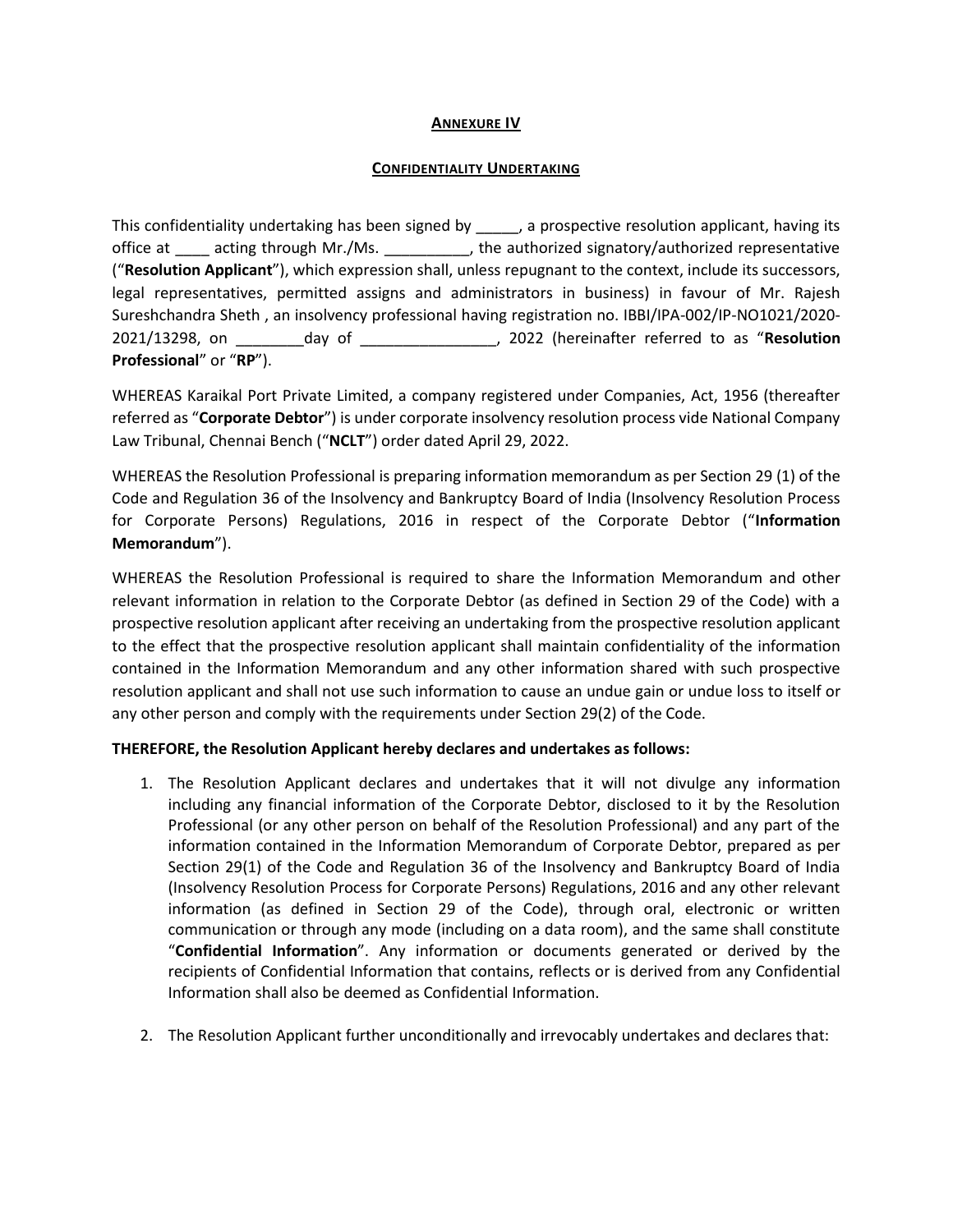- i. the Confidential Information shall be kept confidential by the Resolution Applicant and shall be used solely as allowed under the Code;
- ii. the Resolution Applicant shall not use the Confidential Information to cause any undue gain or undue loss to itself, the Corporate Debtor, the Resolution Professional or any other person;
- iii. the Resolution Applicant shall comply with all provisions of law for the time being in force relating to confidentiality and insider trading in relation to such Confidential Information;
- iv. the Resolution Applicant shall protect any intellectual property of the Corporate Debtor which it may have access to;
- v. the Confidential Information may only be disclosed to and shared by the Resolution Applicant with officers, directors, employees, or advisors of the Resolution Applicant, or, upon prior intimation to the Resolution Professional, with identified co-investors ("**Representative**"), in accordance with applicable laws, including in relation to confidentiality and insider trading, and terms of this confidentiality undertaking on a strict need-to-know basis and only to the extent necessary for and in relation to the corporate insolvency resolution process of the Corporate Debtor, provided that the Resolution Applicant binds such Representative, by way of an undertaking/ agreements, to terms at least as restrictive as those stated in this confidentiality undertaking. The Resolution Applicant shall be responsible for any breach of the confidentiality obligations by any Representative to whom the Resolution Applicant shares the Confidential Information in accordance with this confidentiality undertaking;
- vi. the Resolution Applicant shall ensure that all Confidential Information is kept safe and secured at all times and is protected from any unauthorised access, use, dissemination, copying, theft or leakage;
- vii. the Resolution Applicant shall immediately destroy and permanently erase all Confidential Information within 30 days upon being notified to do so by the Resolution Professional or the Corporate Debtor or the liquidator;
- viii. the Resolution Applicant shall take all necessary steps to safeguard the privacy and confidentiality of the information in the Information Memorandum and shall use its best endeavours to secure that no person acting on its behalf divulges or discloses or uses any part of the Confidential Information, including but not limited to the financial position of the Corporate Debtor, all information related to disputes by or against the Corporate Debtor and any other matter pertaining to the Corporate Debtor as may be specified in the Information Memorandum; and
- ix. the Resolution Applicant shall be responsible for any breach of obligations under this confidentiality undertaking (including any breach of confidentiality obligations by any Representative) and shall indemnify and hold harmless the Resolution Professional and members of Committee of Creditors for any loss, damages and costs incurred by the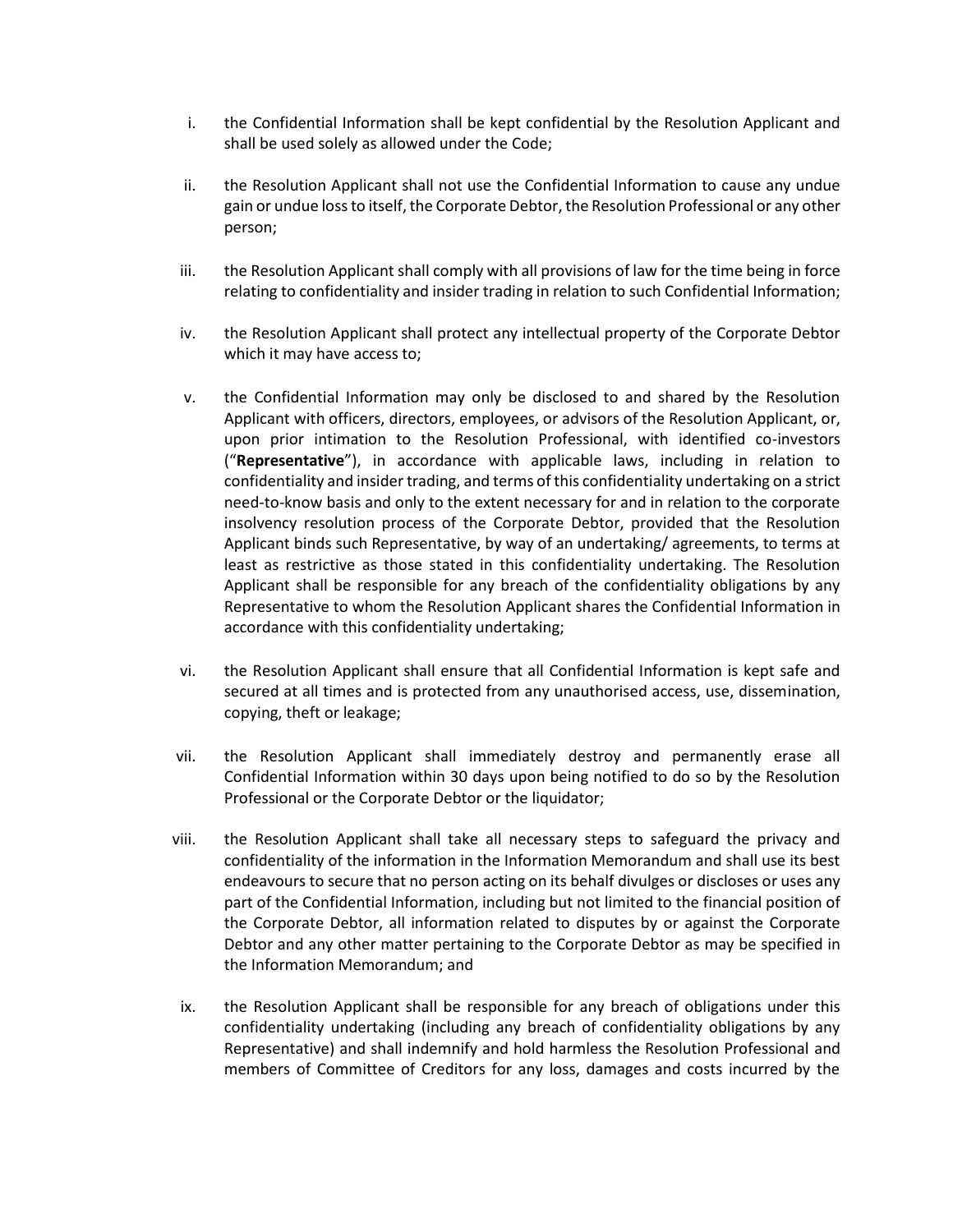Resolution Professional due to such breach of obligations by the Resolution Applicant (or any Representative) or any person acting on its behalf.

- 3. Notwithstanding anything to the contrary contained herein, the following information shall however not be construed as Confidential Information:
	- i. information which, at the time of disclosure to the Resolution Applicant was already in the public domain without violation of any provisions of applicable laws;
	- ii. information which, after disclosure to the Resolution Applicant becomes publicly available and accessible without violation of applicable laws or a breach of this confidentiality undertaking;
	- iii. information which was, lawfully and without any breach of this confidentiality undertaking, in the possession of the Resolution Applicant prior to its disclosure, as evidenced by the records of the Resolution Applicant;
	- iv. information that is received by the Resolution Applicant from a third party which is not in breach of its confidentiality obligations in relation to such information; and
	- v. information that is required to be disclosed by the Resolution Applicant (and to the extent required to be disclosed) pursuant to the requirements of applicable laws, or order of a judicial, regulatory, or administrative authority or the guidelines of the regulatory/administrative authority or the stock exchange, provided however the Resolution Applicant should use its best endeavours to provide prior intimation of such disclosure to the Resolution Professional. Without prejudice to the aforementioned, in the event such disclosure cannot be avoided, the disclosure shall be limited strictly to the extent required for compliance with the aforementioned law, rules, guideline or order.
- 4. No representation or warranty has been provided by the Resolution Professional in relation to the authenticity or adequacy of the information provided to the Resolution Applicant, including the Confidential Information, and the Resolution Applicant would not have any claim against the Resolution Professional or any person acting on its behalf or the Corporate Debtor or Committee of Creditors or any member thereof in relation to any Confidential Information.
- 5. Nothing in this confidentiality undertaking shall have the effect of limiting or restricting any liability of the Resolution Applicant or Representative arising as a result of fraud or willful default.
- 6. Damages may not be an adequate remedy for a breach of this confidentiality undertaking by the Resolution Applicant or Representative and the Resolution Professional shall be entitled to the remedies of injunction, specific performance and other equitable relief for a threatened or actual breach of this confidentiality undertaking.
- 7. The Resolution Applicant hereby represents and warrants that it has the requisite power and authority to execute, deliver and perform its obligations under this confidentiality undertaking.
- 8. The terms of this confidentiality undertaking may be modified or waived only by a separate instrument in writing signed by the Resolution Applicant with the prior written consent of the